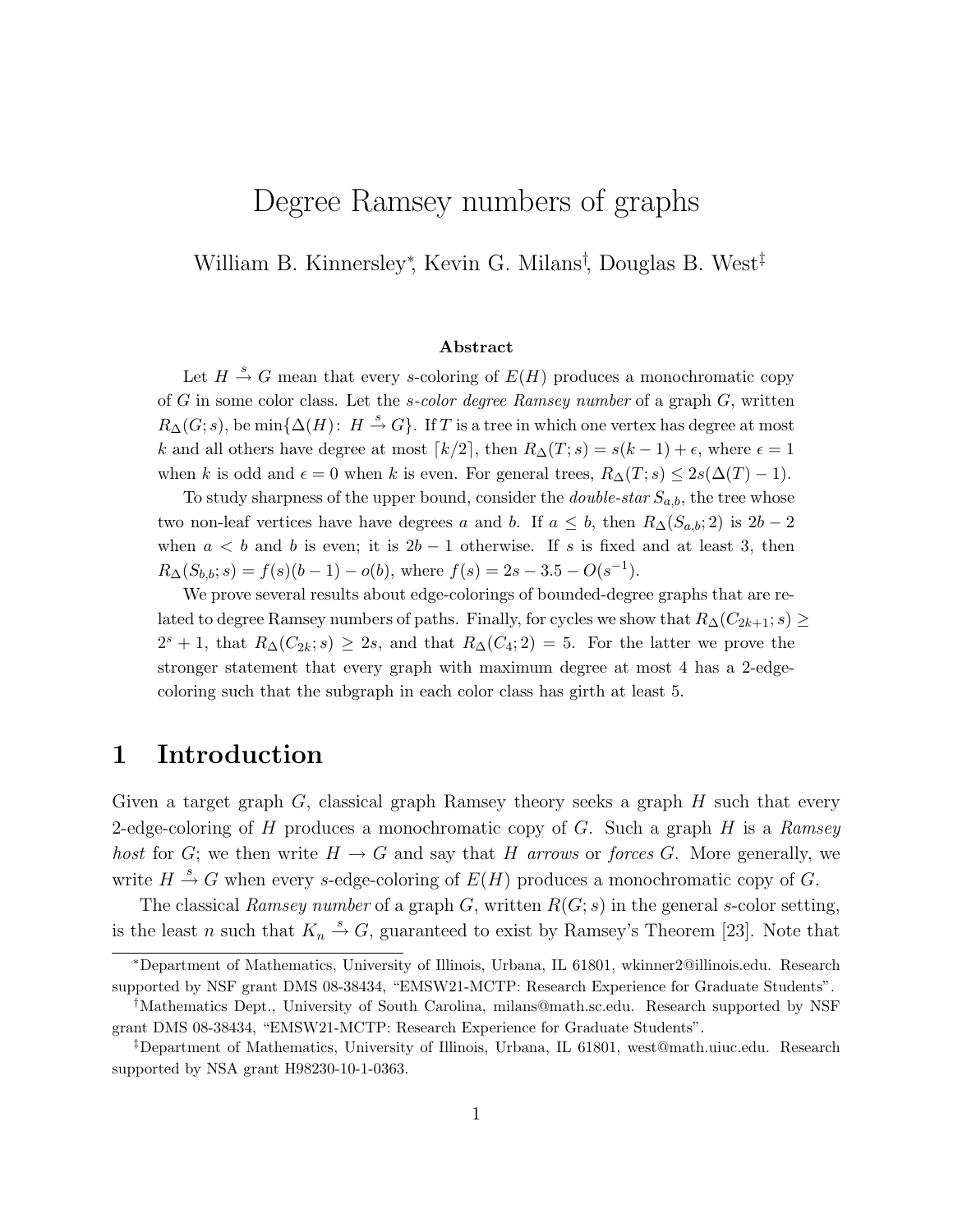$R(G; s) = \min\{|V(H)| : H \stackrel{s}{\rightarrow} G\}$ . More generally, for any mononotone graph parameter  $\rho$ , the *ρ*-Ramsey number of G, written  $R_{\rho}(G; s)$ , is  $\min\{\rho(H): H \stackrel{s}{\rightarrow} G\}.$ 

The general study of parameter Ramsey numbers was initiated by Burr, Erd˝os, and Lovász [6]. The notion has been studied with  $\rho(G)$  being the clique number [14, 21], the chromatic number [6, 27, 28], the number of edges (called the *size Ramsey number*) [3, 4, 10, 12, 15, 24], and the maximum degree [6]. Parameter Ramsey numbers are more difficult than ordinary Ramsey numbers in the sense that one may need to consider many more potential host graphs to determine whether  $R_{\rho}(G) \leq k$ .

In this paper, we study the *degree Ramsey number*,  $R_{\Delta}(G; s)$ , where  $\Delta(G)$  denotes the maximum degree of G. Burr, Erdős, and Lovász [6] began its study (for  $s = 2$ ), showing that  $R_{\Delta}(K_n; s) = R(K_n; s) - 1$  and computing  $R_{\Delta}(K_{1,m}; 2)$ . In Theorem 2.2 we extend that computation to the s-color setting, showing that  $R_{\Delta}(K_{1,m}; s)$  is  $s(m-1)+1$  when m is odd and  $s(m-1)$  when m is even. The computation for stars proves sharpness of an upper bound that holds for a large family of trees. In particular,  $R_{\Delta}(T; s) \leq R_{\Delta}(K_{1,m}; s)$ whenever  $T$  is a tree with one vertex of degree at most  $m$  whose other vertices all have degree at most  $\lceil m/2 \rceil$  (Theorem 2.4). Letting m be  $2\Delta(T)$  gives the general upper bound  $R_{\Delta}(T; s) \leq 2s\Delta(T) - s + 1$ , which can be improved to  $2s(\Delta(T) - 1)$ .

For general trees and large s, the upper bound is not far from sharp. To obtain a lower bound for trees having adjacent vertices of high degree, consider the *double-star*  $S_{a,b}$ , the tree having adjacent vertices of degrees a and b and no other non-leaf vertices. For fixed s least 3, we prove in Section 3 that  $R_{\Delta}(S_{b,b}; s) = f(s)(b-1) - o(b)$ , where  $f(s) = 2s - 3.5 - O(s^{-1})$ . The lower-bound argument colors any graph with smaller maximum degree probabilistically, so that with positive probability the resulting coloring has no monochromatic  $S_{b,b}$ . The situation is simpler when  $s = 2$ ; we prove that  $R_{\Delta}(S_{a,b}; 2)$  is  $2b-2$  when  $a < b$  and b is even, and is  $2b - 1$  otherwise when  $a \leq b$ .

In Section 4, we study edge-colorings of bounded-degree graphs in relation to  $R_{\Delta}(P_n; s)$ . A short argument by Alon, Ding, Oporowski, and Vertigan [2] involving counting arguments and girth proves  $R_{\Delta}(P_n; s) \leq 2s$  for all n. They used a probabilistic construction to prove that equality holds when n is sufficiently large (for fixed s), showing the existence of an edgecoloring of any graph with maximum degree at most  $2s-1$  that has no large monochromatic connected subgraph. With a more detailed look at the upper bound, we prove for fixed  $n$ that  $H \stackrel{s}{\rightarrow} P_n$  for almost all graphs H with maximum degree at most 2s. For the case  $s = 2$ , Thomassen [26] showed that the edges of any 3-regular graph can be 2-colored so that every monochromatic connected subgraph is contained in  $P_6$ . This yields  $R_{\Delta}(P_n; 2) = 4$  for  $n \geq 7$ . Thomassen's proof was long; we give a short combinatorial proof of a weaker result implying that  $R_{\Delta}(P_n; 2) = 4$  for  $n > 15$ . Although  $R_{\Delta}(P_n; 2) = 3$  for  $n \in \{4, 5\}$ , it remains open whether  $R_{\Delta}(P_6; 2)$  is 3 or 4. For short paths, an old result of Egawa, Urabe, Fukuda, and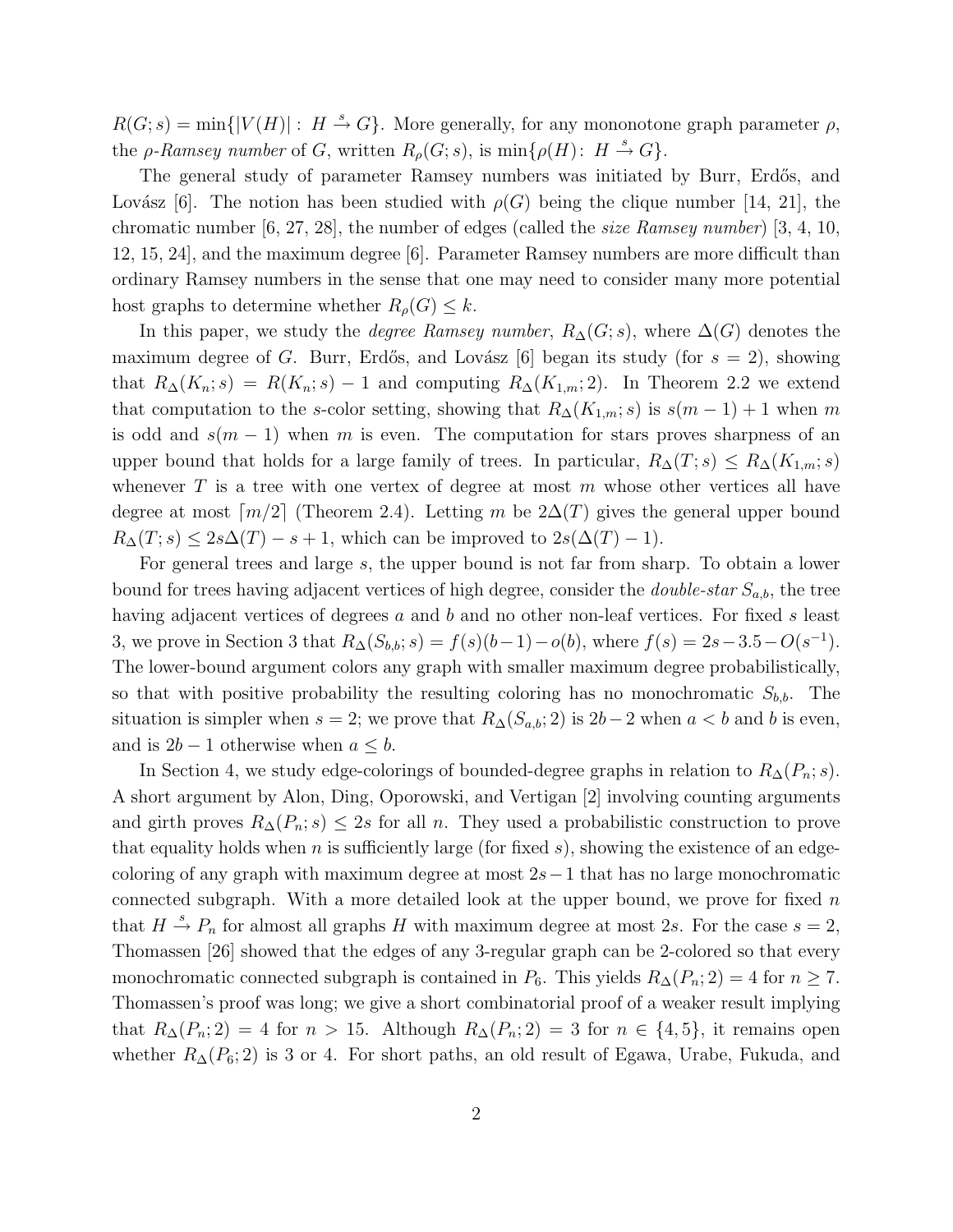Nagoya [11] yields  $R_{\Delta}(P_4; s) \leq 2s - 3$  for  $s \geq 4$ , and we show that always  $R_{\Delta}(P_4; s) \geq s + 1$ .

Section 5 concerns cycles. The values for  $C_3$  follow from  $R_{\Delta}(K_n; s) = R(K_n; s) - 1$ , as noted earlier. Using Brooks' Theorem  $[5]$  and the fact that every  $2<sup>s</sup>$ -chromatic graph decomposes into s bipartite subgraphs, we obtain  $R_{\Delta}(C_{2k+1}; s) \geq 2^s + 1$  for all odd cycles. For even cycles we obtain only  $R_{\Delta}(C_{2k}; s) \geq 2s$  (Proposition 5.3); no better general lower bounds are known for even cycles.

In Theorem 5.5, we prove that  $R_{\Delta}(C_4; 2) \geq 5$ ; equality holds from the result of Beineke and Schwenk [7] that  $K_{5,5} \rightarrow C_4$ . To obtain the lower bound, we prove the stronger statement that every graph with maximum degree at most 4 has a 2-edge-coloring such that the subgraph in each color class has girth at least 5. The best known general upper bounds for  $s = 2$  are  $R_{\Delta}(C_{2k}; 2) \leq 96$  and  $R_{\Delta}(C_{2k+1}; 2) \leq 3458$  (see [17]). In addition to  $R_{\Delta}(C_3; 2) = R_{\Delta}(C_4; 2) = 5$ , the only other degree Ramsey number for cycles that is known exactly is  $R_{\Delta}(C_3; 3) = 16$ , which follows from  $R(C_3; 3) = 17$ .

The results of [17] show in addition that the 2-color degree Ramsey number of any graph with maximum degree 2 is bounded by 3458. It is natural to ask whether in general the 2-color (or s-color) degree Ramsey number is bounded by a function of the maximum degree.

#### 2 Trees

We begin with the computation of  $R_{\Delta}(K_{1,m}; s)$ , applying classical results of graph theory. One upper bound uses a variation of a result of Bollobás, Saito, and Wormald [8]. They proved the existence of r-regular graphs without k-factors (for odd k); we will need such graphs with large girth. A k*-factor* of a graph G is a k-regular spanning subgraph of G. The *girth* of a graph  $G$  is the length of a shortest cycle in  $G$ . We use the result of Erdős and Sachs [13] that for each k and q there exist k-regular graphs with girth at least q.

**Lemma 2.1.** *If*  $r > k$  *with*  $k$  *odd, and*  $g \geq 3$ *, then there exists a graph that is r-regular, has girth at least* g*, and has no* k*-factor.*

*Proof.* First consider even r. Let G be an r-regular graph with girth at least  $g + 1$ . If  $|V(G)|$  is odd, then G has no k-factor. Otherwise, fix  $v \in V(G)$ . Since G is triangle-free, no neighbors of v are adjacent. Remove v and add a matching on its neighbors to create an r-regular graph  $G'$  with an odd number of vertices. A cycle C in  $G'$  that was not in G uses at least one new edge. If C uses only one new edge, then replacing it with two edges at v yields a cycle in  $G$ . If  $C$  uses at least two new edges, then  $C$  contains a path in  $G$  from one such edge to the next one, joining two neighbors of  $v$ , making  $C$  at least as long as a cycle in G. Hence every cycle in  $G'$  has length at least q.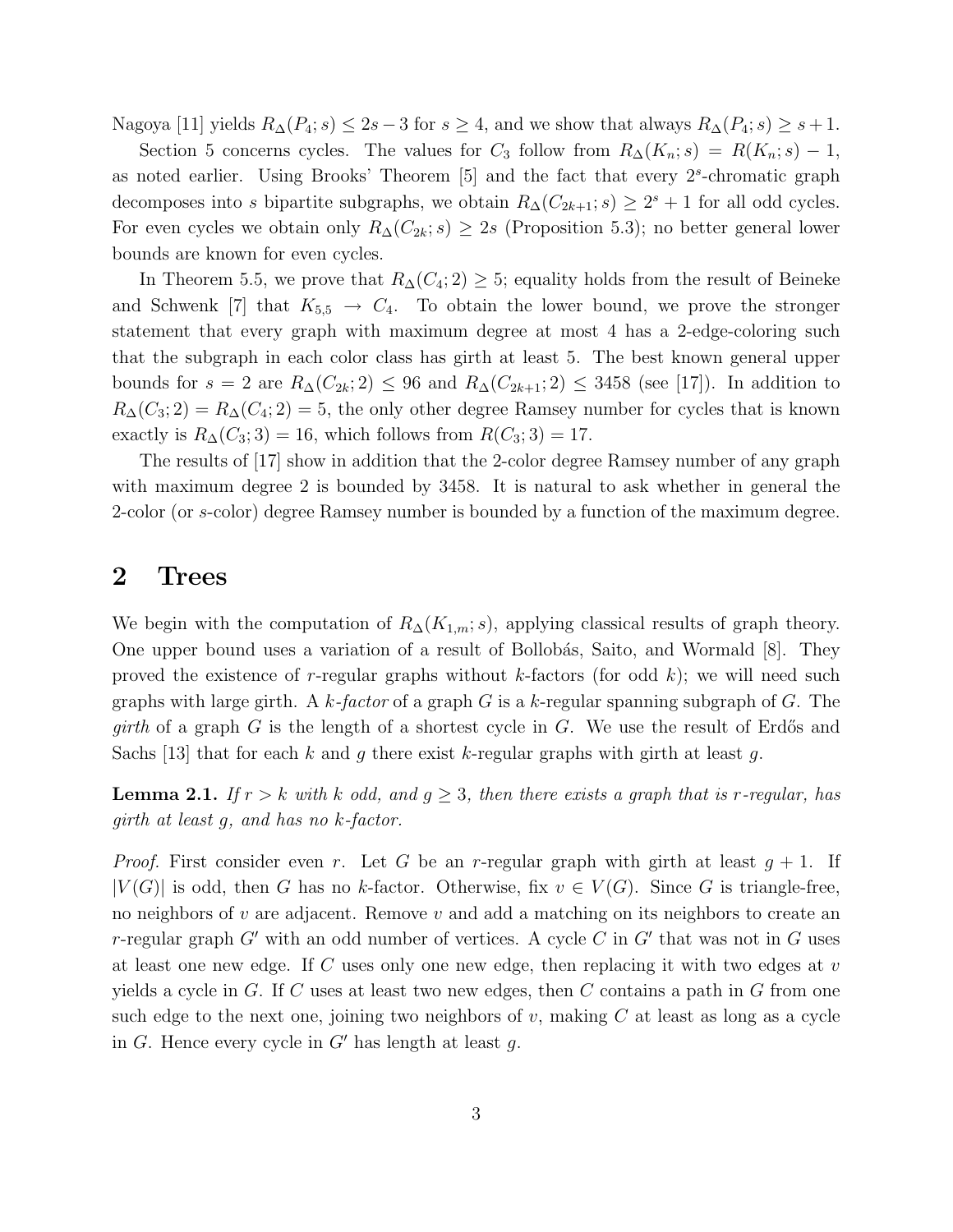Now consider odd r. We use a construction like that in [8] (for their case  $\lambda = 1$ ). Let J be a graph in which all vertices have degree r except for one vertex x having degree  $r-1$ . Construct a graph G by taking r copies of J and adding a new vertex y adjacent to all r copies of x. Suppose that G has a k-factor, H. Since r is odd and  $r-1$  is even,  $|V(J)|$  is odd; thus J has no k-factor. Since a k-factor has degree k at *every* vertex, in H all r copies of J receive an edge from y, which contradicts  $d_H(y) = k$ . Thus G has no k-factor.

To complete the proof, it suffices to show that such a graph J exists with girth at least g (no cycles are added through y). Let F be an r-regular graph with girth at least  $g + 1$ , and fix  $v \in V(F)$ . Again the neighbors of v form an independent set. Form J by removing v and adding a matching of size  $(r-1)/2$  on the neighbors of v. By the argument in the first paragraph, J has girth at least g, and the vertex degrees are as desired.  $\Box$ 

We will use Lemma 2.1 to determine  $R_{\Delta}(K_{1,m}; s)$ , but we do not yet need its full power; for the upper bound on  $R_{\Delta}(K_{1,m}; s)$  we will not need large girth. The other results we need are *Vizing's Theorem* [25], which states that the edge-chromatic number of a graph G is at most  $\Delta(G) + 1$ , and *Petersen's Theorem* [22], which states that every regular graph of even degree decomposes into 2-factors.

**Theorem 2.2.** If 
$$
s \ge 2
$$
, then  $R_{\Delta}(K_{1,m}; s) = \begin{cases} s(m-1), & m \text{ even}; \\ s(m-1)+1, & m \text{ odd}. \end{cases}$ 

*Proof.* For the upper bound, the pigeonhole principle yields  $K_{1,s(m-1)+1} \stackrel{s}{\to} K_{1,m}$ . When m is even, we can improve the upper bound. By Lemma 2.1, there is an  $(s(m-1))$ -regular graph H having no  $(m-1)$ -factor;  $H \stackrel{s}{\rightarrow} K_{1,m}$ , since an s-edge-coloring of G with no monochromatic  $K_{1,m}$  would be a decomposition of H into  $(m-1)$ -factors.

For the lower bound, let H be a graph with  $\Delta(H) < s(m-1)$ . By Vizing's Theorem, H is  $s(m-1)$ -edge-colorable, so  $E(H)$  is the disjoint union of  $s(m-1)$  matchings. Taking each color class to be the union of  $m-1$  of these matchings yields an s-edge-coloring of H with no monochromatic  $K_{1,m}$ . When m is odd, we can improve the lower bound. For any graph H with maximum degree  $s(m-1)$ , let H' be an  $s(m-1)$ -regular supergraph of H. By Petersen's Theorem, H' decomposes into 2-factors. Taking each of s color classes to be the union of  $(m-1)/2$  of these 2-factors yields an s-edge-coloring of H' with degree  $m-1$ in each color at each vertex.  $\Box$ 

Alon, Ding, Oporowski, and Vertigan [2] showed that  $R_{\Delta}(P_n; s) = 2s$  for sufficiently large n. Thus Theorem 2.2 shows that it is "harder" to force stars than paths. Tao Jiang (unpublished) generalized the upper bound argument to show for any tree T that  $R_{\Delta}(T) \leq$  $2s(\Delta(T) - 1)$ . For trees with only one vertex of large degree (including all those having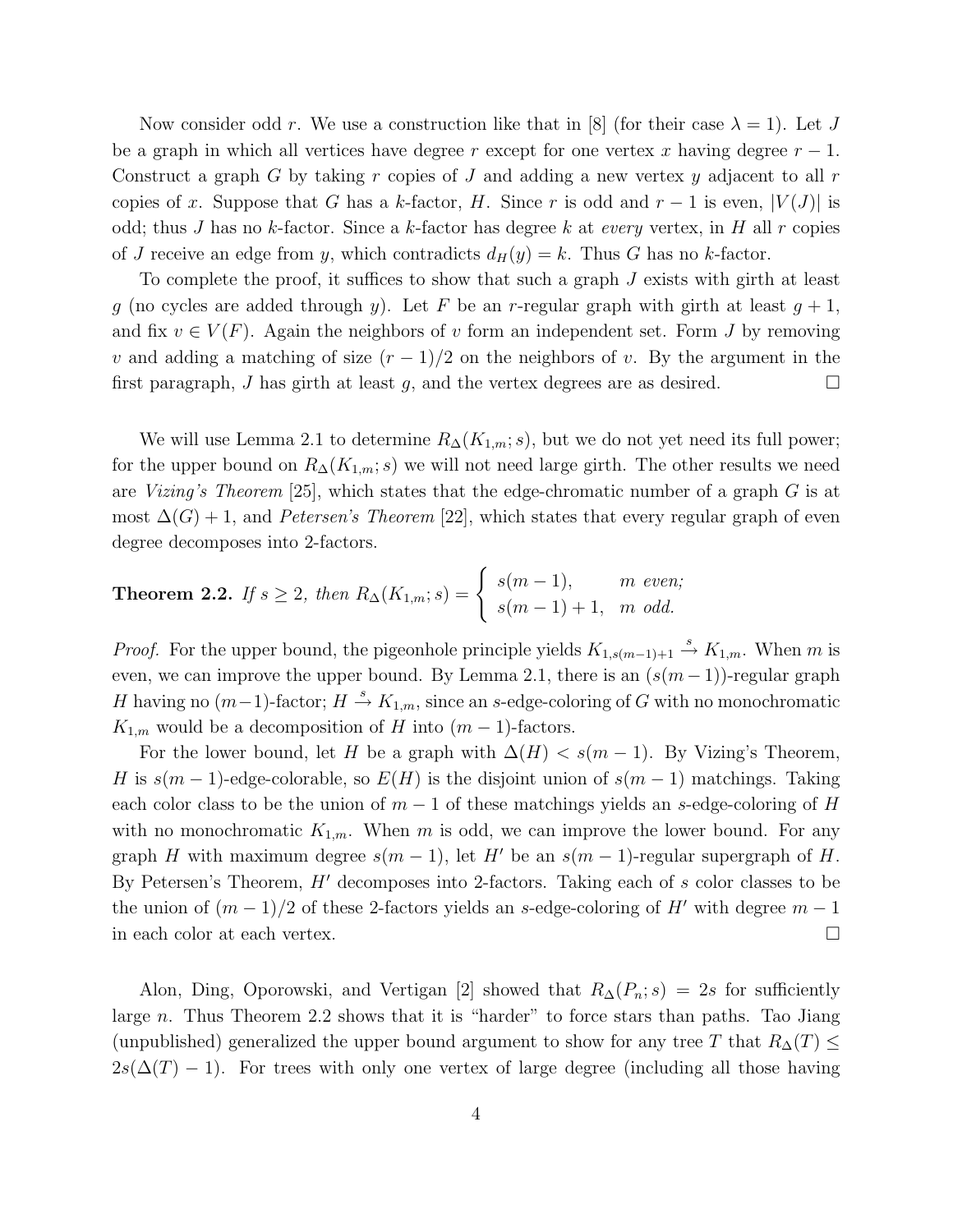exactly one vertex with degree exceeding 2), Jiang's argument can be improved. The upper bound meets the lower bound from stars and hence computes the exact value for these trees, since  $G \subseteq G'$  implies  $R_{\Delta}(G; s) \le R_{\Delta}(G'; s)$ . The lemma we need is a variation on a well-known fact.

**Lemma 2.3.** *Fix*  $r, q \in \mathbb{N}$  *with*  $q \geq 2(r-1)$ *. If a graph H has average degree more than* q*, then* H *contains a subgraph with minimum degree at least* r *and average degree more than* q*.*

*Proof.* Let H be a smallest counterexample; let  $n = |V(H)|$ . If H has a vertex x with degree at most  $r-1$ , then  $H-x$  has more than  $\frac{1}{2}nq - (r-1)$  edges and hence has average degree more than q. Hence  $H - x$  contains the desired subgraph.  $\Box$ 

Theorem 2.4. *If* T *is a tree in which one vertex has degree at most* k *and all others have degree at most*  $\lceil k/2 \rceil$ *, then* 

$$
R_{\Delta}(T;s) \le \begin{cases} s(k-1) & k \text{ even;} \\ s(k-1)+1 & k \text{ odd.} \end{cases}
$$

*Proof.* Let  $\epsilon = 1$  if k is odd and  $\epsilon = 0$  if k is even. Let H be a regular graph having degree  $s(k-1) + \epsilon$  and girth more than  $|V(T)|$ ; by Lemma 2.1, we may also require H to have no  $(k-1)$ -factor when k is even. Given an s-edge-coloring of H, we seek a monochromatic subgraph  $H'$  that has a vertex x of degree at least k and has minimum degree at least r, where  $r = \lfloor k/2 \rfloor$ . In such a graph H', we can "grow" T from x by successively adding children. When we want to grow from a current leaf, it has  $r-1$  neighbors in  $H'$  that (by the girth condition) are not already in the tree.

To obtain H', first consider odd k, so  $r = (k+1)/2$ . Since  $\epsilon = 1$ , in any s-edge-coloring of H some color class forms a spanning subgraph C with average degree more than  $k-1$ . Since  $k - 1 = 2(r - 1)$ , by Lemma 2.3 C has a subgraph H' with minimum degree at least r and average degree more than  $k-1$ . By the condition on average degree, H' has a vertex of degree at least k.

Now consider even k, with H as specified; note that  $2(r-1) = k-2$ . Since  $\epsilon = 0$ , some color class yields a spanning subgraph C with average degree at least  $k-1$ . Since H has no  $(k-1)$ -factor, C has a vertex of degree at least k. If it also has minimum degree at least  $k/2$ , then it is the desired monochromatic subgraph H'. Otherwise, delete a vertex x with degree in C at most  $k/2 - 1$  (less than  $(k-1)/2$ ). The average degree in  $C - x$  is more than  $k-1$ . Now Lemma 2.3 yields a monochromatic subgraph H' with minimum degree at least r and average degree more than  $k-1$ . Again H' has a vertex of degree at least k.  $\Box$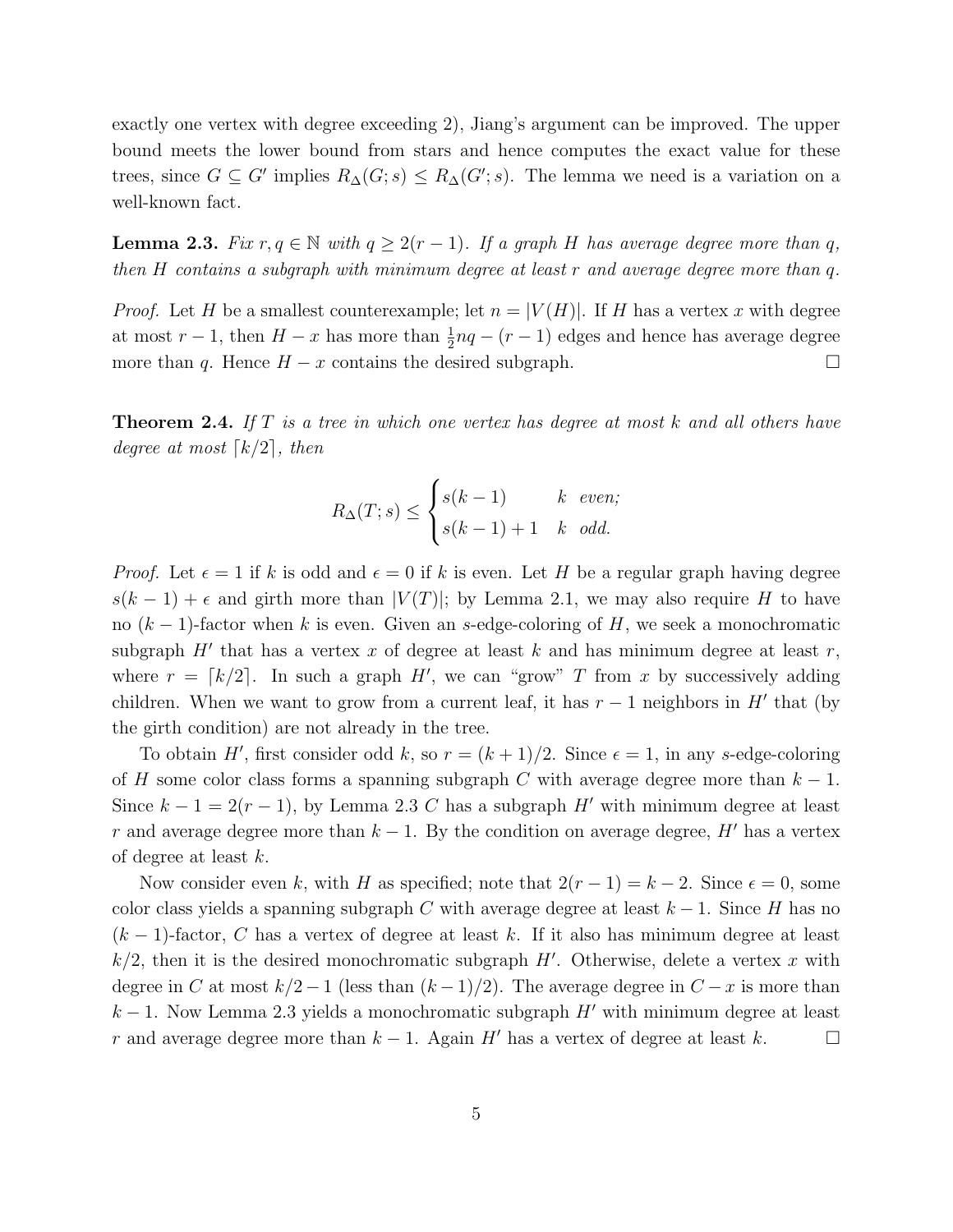As noted previously, the bound in Theorem 2.4 holds with equality when  $T$  also satisfies  $\Delta(T) = k$ . We stated it for k as an upper bound on  $\Delta(T)$  in order to obtain a general upper bound for trees. For any tree T, setting  $k = 2\Delta(T) - 1$  in Theorem 2.4 yields  $R_{\Delta}(T; s) \leq 2s(\Delta(T) - 1) + 1$ . Jiang's earlier unpublished observation by an argument like that of Theorem 2.4 improves this general bound by 1.

**Theorem 2.5** (T. Jiang). *If* T *is a tree, then*  $R_{\Delta}(T; s) \leq 2s(\Delta(T) - 1)$ *.* 

*Proof.* Let  $r = \Delta(T)$ , and let H be a  $2s(r-1)$ -regular graph with girth more than  $|V(T)|$ (which exists by Erdős–Sachs [13]). Consider an s-edge-coloring of  $H$ . By the pigeonhole principle, some color class yields a monochromatic spanning subgraph C with average degree at least  $2(r-1)$ . By Lemma 2.3 (the proof is essentially the same when "more than" is changed to "at least" twice in Lemma 2.3),  $C$  has a monochromatic subgraph  $H'$  with minimum degree at least r. Now T can be grown inside  $H'$  from any vertex, as in the proof of Theorem 2.4.  $\Box$ 

The result of [2] that  $R_{\Delta}(P_n; s) = 2s$  shows that Theorem 2.5 is sharp when T is a path. For large s, in the next section we will use trees with exactly two non-leaf vertices to show that the coefficient 2s in Theorem 2.5 is almost sharp when s and  $\Delta(T)$  are large.

# 3 Double-Stars

The *double-star*  $S_{a,b}$  is the tree having two adjacent vertices of degrees a and b and no other non-leaf vertices. The double-star  $S_{a,b}$  contains the star  $K_{1,b}$ . Surprisingly, when  $s = 2$  and  $a \leq b$  always  $R_{\Delta}(S_{a,b}; s) = R_{\Delta}(K_{1,b}; s)$ , except when  $a = b$  and b is even. This behavior fails for larger s, so we begin with the exact results for  $s = 2$ . Given graphs G and H, we say that an edge-coloring of H *avoids* G if no monochromatic copy of G appears in it.

**Theorem 3.1.** If 
$$
a \le b
$$
, then  $R_{\Delta}(S_{a,b}; 2) = \begin{cases} 2b-2 & \text{if } a < b \text{ and } b \text{ is even;} \\ 2b-1 & \text{otherwise.} \end{cases}$ 

*Proof.* Theorem 2.2 with  $s = 2$  yields the lower bound except when  $a = b$  and b is even. In that case, let H be any connected graph with  $\Delta(H) \leq 2b-2$ , and let H' be a  $(2b-2)$ -regular connected graph that contains  $H$ . Starting with a vertex  $v$ , follow an Eulerian circuit  $C$  in  $H'$ , coloring the edges by alternating red and blue along C. Each vertex of  $H'$  other than v receives an edge of each color with each passage through it, totaling  $b - 1$  edges of each color (this holds also for v if and only if  $|E(H')|$  is even). Since every vertex other than v has degree at most  $b-1$  in each color, it follows that  $H' \nightharpoonup S_{b,b}$ .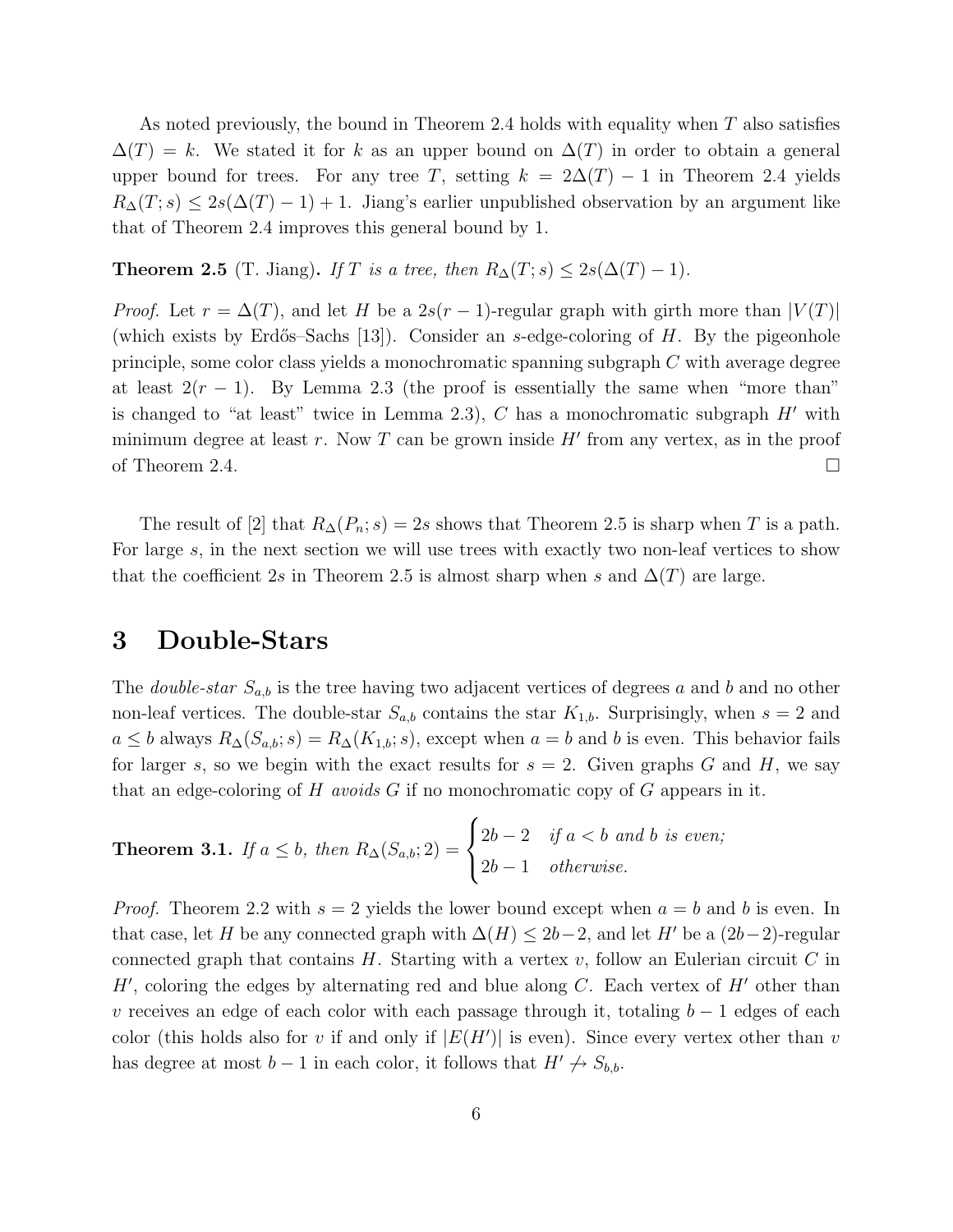For the upper bound, we first prove  $R_{\Delta}(S_{a,b}) \leq 2b-1$  by showing that  $H \to S_{b,b}$  whenever H is a triangle-free  $(2b-1)$ -regular graph. Consider a red/blue edge-coloring of H that avoids  $S_{b,b}$ . Call a vertex *red* when the majority (at least b) of its incident edges are red; otherwise it is *blue*. Without loss of generality, at least half the vertices are red. Since H is triangle-free, any red edge with red endpoints yields a red  $S_{b,b}$ , so each red edge has at least one blue endpoint. Since a red vertex lies on at least b red edges and a blue vertex lies on at most  $b-1$  red edges, H has more blue vertices than red vertices, a contradiction.

We improve the upper bound by 1 when  $a < b$  and b is even by showing that  $H \to S_{a,b}$ for a particular  $(2b-2)$ -regular graph H. Form H using five disjoint vertex sets  $S_0, \ldots, S_4$ of size  $b-1$ , making the neighborhood of each vertex in  $S_i$  consist of  $S_{i-1} \cup S_{i+1}$  (indices taken modulo 5). (The graph H is often called the  $(b-1)$ *-blowup* of a 5-cycle.)

Consider a red/blue edge-coloring of H that avoids  $S_{a,b}$ . Each vertex is *red* (at least b incident red edges), *blue* (at least b incident blue edges), or *tied* (b − 1 incident edges of each color). Not all are tied, since that would yield a regular subgraph with odd degree and odd order (since b is even). Without loss of generality, assume that  $S_0$  contains a red vertex u.

Since H has no triangles and  $a < b$ , a red edge joining a red vertex to a red or tied vertex yields a red copy of  $S_{a,b}$ . Therefore, the neighbors of a red vertex along red edges are blue; similarly, neighbors of a blue vertex along blue edges are red. Since each  $S_i$  has size  $b-1$ , and colored vertices have at least b incident edges in their color, when  $S_i$  contains a colored vertex it follows that some vertex of  $S_{i+1}$  has the opposite color. Starting from our red vertex  $u$  in  $S_0$ , we alternate finding blue and red vertices in successive sets to obtain a blue vertex  $v$ in  $S_0$ . Now in  $S_1 \cup S_4$ , the vertices adjacent to u along red edges are blue, and those adjacent to v along blue edges are red. This requires  $|S_1 \cup S_4| \ge 2b$ , but  $|S_1 \cup S_4| = 2b - 2$ .  $\Box$ 

For  $s > 2$ , determining  $R_{\Delta}(S_{a,b}; s)$  is more difficult. The proof of Theorem 3.1 does not extend, because it no longer need be that more than half of the vertices in the graph being colored have high degree in the same color. Nevertheless, Theorem 2.4 and Theorem 2.2 together compute  $R_{\Delta}(S_{a,b}; s)$  when  $b \geq 2a-1$ ; the value is  $s(b-1)+1$  or  $s(b-1)$ , depending on the parity of b. Hence we focus our attention on  $R_{\Delta}(S_{b,b}; s)$ . The additional motivation for doing so is that this small tree shows that the general upper bound for trees in Theorem 2.5 is nearly sharp.

Definition 3.2. Given an s-edge-coloring of a graph H, we say that a vertex v is *major* in some color if it lies on at least b edges of that color and *minor* otherwise. A *minor edge* is an edge whose color is minor at both endpoints. Note that when the degree of a vertex exceeds  $s(b-1)$ , the vertex must be major in at least one color. Let  $d^*(v)$  be the number of edges incident to  $v$  whose colors are minor at  $v$ .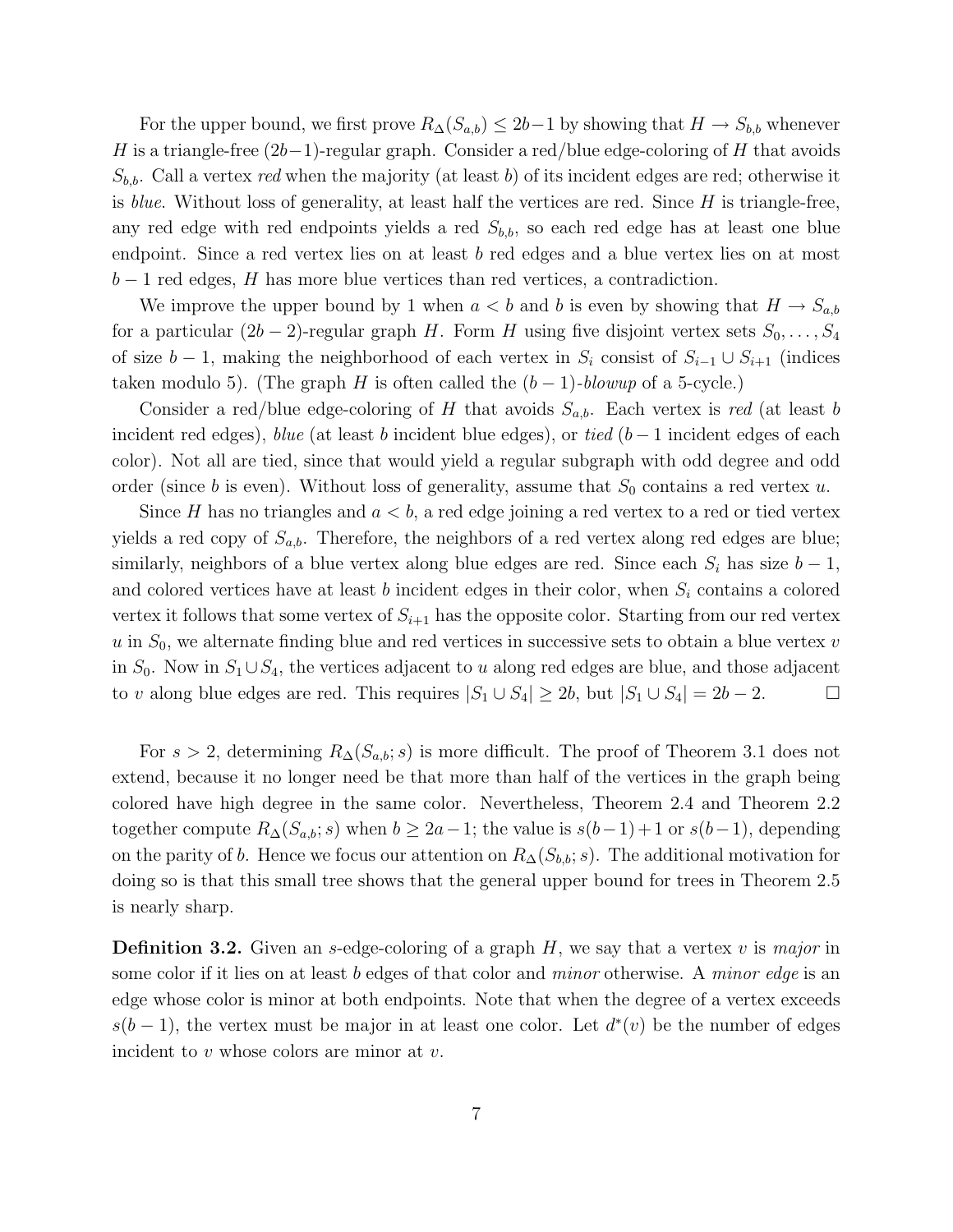Lemma 3.3. *Let* H *be a triangle-free graph. If an edge-coloring of* H *that has* r *minor edges avoids* Sb,b*, then*

$$
|E(H)| + r = \sum_{v} d^*(v).
$$

*Proof.* To avoid  $S_{b,b}$ , the color on each edge must be minor for at least one endpoint of the edge. Grouping the edges by the endpoints at which their colors are minor yields the sum on the right. Exactly r edges are counted twice.  $\Box$ 

This lemma yields a slight improvement for  $S_{b,b}$  of the general upper bound for trees.

Corollary 3.4. *If*  $s \geq 2$ *, then*  $R_{\Delta}(S_{b,b}; s) \leq 2(s-1)(b-1) + 1$ *.* 

*Proof.* Let H be a k-regular triangle-free graph, and consider an s-edge-coloring that avoids  $S_{b,b}$ . If  $k > s(b-1)$ , then each vertex is minor in at most  $s-1$  colors. From Lemma 3.3, we then obtain  $\frac{nk}{2} \leq \frac{nk}{2} + r \leq n(s-1)(b-1)$ , which simplifies to  $k \leq 2(s-1)(b-1)$ .  $\Box$ 

We next improve Corollary 3.4 asymptotically, for fixed s with  $s \geq 3$ . For clarity, we split the proof into several lemmas. The proof of the first closely mirrors that of a lemma by Alon [1], which he used to prove the existence of graphs having no "large" bipartite subgraphs. We bound the number of edges in a k-partite subgraph of a  $d$ -regular graph in terms of the sizes of the parts.

**Definition 3.5.** Let G be an *n*-vertex graph, and let  $x_1, \ldots, x_k$  be nonnegative real numbers summing to 1. An  $(x_1, \ldots, x_k)$ -subgraph of G is a k-partite subgraph having partite sets of sizes  $nx_1, \ldots, nx_k$ .

A standard result in linear algebra states that the smallest eigenvalue of a real symmetric matrix A of order n is  $\inf_{z \in \mathbb{R}^n} \frac{\langle Az, z \rangle}{\langle z, z \rangle}$  $\frac{Az,z}{\langle z,z\rangle}$ , where  $\langle x,y\rangle$  denotes the inner product of x and y.

**Lemma 3.6.** Let G be a d-regular graph with n vertices and m edges, and let  $\lambda$  be its smallest *eigenvalue.* If  $x_1, \ldots, x_k$  are nonnegative real numbers summing to 1, then no  $(x_1, \ldots, x_k)$ *subgraph of* G has more than  $(m - \lambda n/2) \sum_i x_i(1 - x_i)$  edges.

*Proof.* Let A be the adjacency matrix of G. As remarked above, for every n-dimensional vector  $\varphi$  we have  $\lambda \langle \varphi, \varphi \rangle \leq \langle A\varphi, \varphi \rangle$ . Consider any partition of  $V(G)$  into  $X_1, \ldots, X_k$ , where  $|X_i| = nx_i$ , and let F be the  $(x_1, \ldots, x_k)$ -subgraph of G with partite sets  $X_1, \ldots, X_k$  that includes all edges with endpoints in different parts. For  $1 \leq i \leq k$ , define the vector  $\varphi^{(i)}$  by setting  $\varphi_v^{(i)} = 1 - x_i$  when  $v \in X_i$  and  $\varphi_v^{(i)} = -x_i$  when  $v \notin X_i$ . Now

$$
\langle A\varphi^{(i)}, \varphi^{(i)} \rangle = 2 \sum_{uv \in E(G)} \varphi_u^{(i)} \varphi_v^{(i)} = d \sum_{v \in V(G)} (\varphi_v^{(i)})^2 - \sum_{uv \in E(G)} (\varphi_u^{(i)} - \varphi_v^{(i)})^2
$$

$$
= d \langle \varphi^{(i)}, \varphi^{(i)} \rangle - |[X_i, V(G) - X_i]|,
$$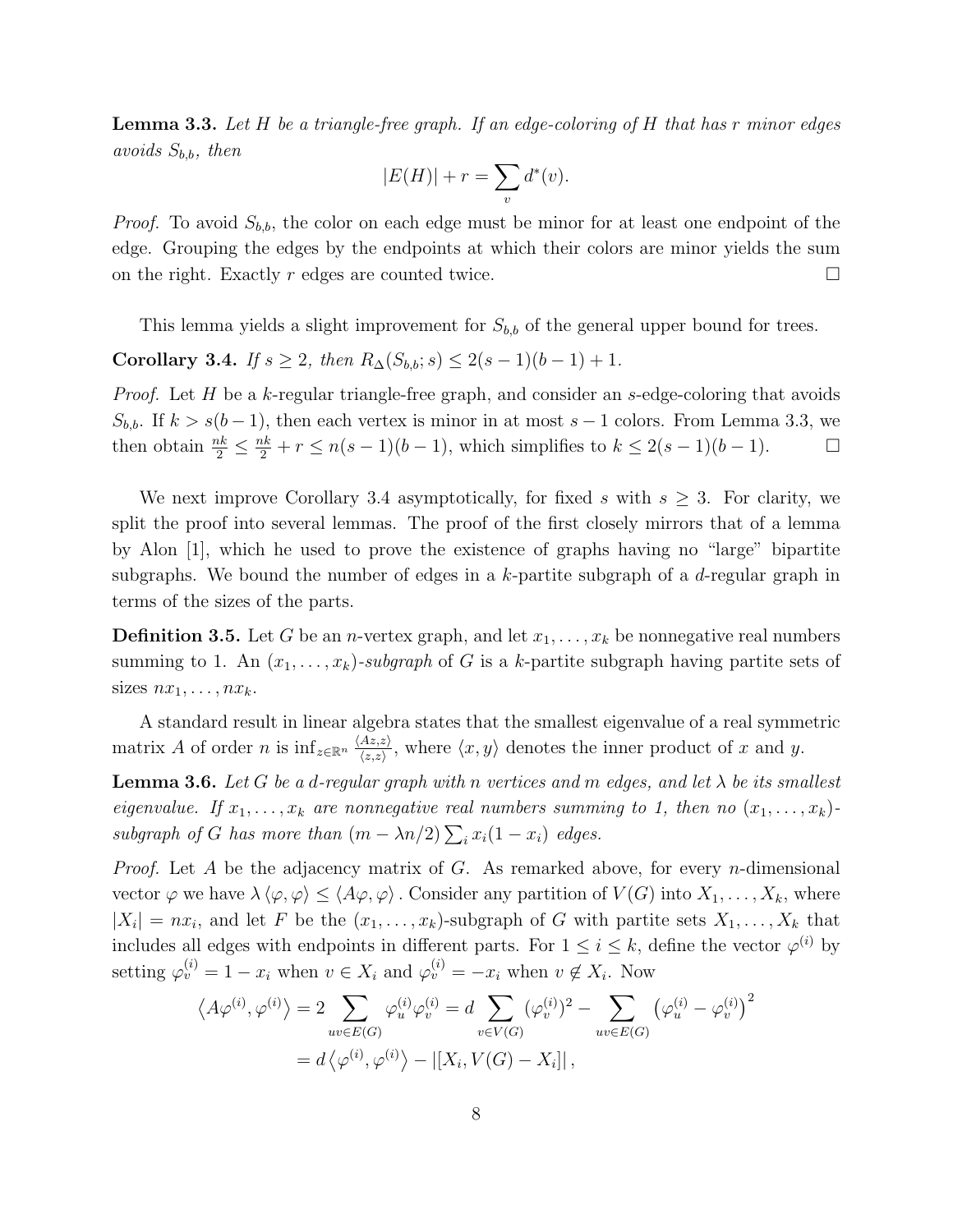where  $[X, Y]$  denotes the set of edges joining X and Y. Summing over i now yields

$$
\lambda \sum \langle \varphi^{(i)}, \varphi^{(i)} \rangle \le \sum \langle A \varphi^{(i)}, \varphi^{(i)} \rangle = d \sum \langle \varphi^{(i)}, \varphi^{(i)} \rangle - 2 |E(F)|.
$$

Thus

$$
|E(F)| \leq \frac{1}{2}(d - \lambda) \sum \langle \varphi^{(i)}, \varphi^{(i)} \rangle.
$$

Since

$$
\langle \varphi^{(i)}, \varphi^{(i)} \rangle = |X_i| (1 - x_i)^2 + (n - |X_i|) x_i^2 = n x_i (1 - x_i)^2 + n (1 - x_i) x_i^2 = n x_i (1 - x_i),
$$

we have

$$
|E(F)| \le \frac{1}{2}(d-\lambda)n \sum x_i(1-x_i),
$$

which simplifies to the claimed bound on  $|E(F)|$ .

To apply this lemma, we need regular graphs whose smallest eigenvalues are large. Lubotzky, Phillips, and Sarnak [18] defined a *Ramanujan graph* to be a regular graph whose smallest eigenvalue is at least  $-2\sqrt{p-1}$ , where p is the vertex degree. They constructed p-regular Ramanujan graphs for all primes  $p$  congruent to 1 modulo 4. Morgenstern [19] later constructed for each prime power  $p$  an infinite family of  $p$ -regular Ramanujan graphs G having girth at least  $\frac{2}{3} \log_p |V(G)|$ . Morgenstern's constructions and Lemma 3.6 together yield the following result.

**Proposition 3.7.** Let p be a prime power, and let  $x_1, \ldots, x_k$  be nonnegative real numbers *summing to 1. For infinitely many* n*, there is a* p*-regular triangle-free* n*-vertex graph* G *having no*  $(x_1, \ldots, x_k)$ *-subgraph* F with more than  $\left(\sum_i x_i(1-x_i)\right)(m+n\sqrt{p-1})$  edges, where  $m = np/2 = |E(G)|$ .

Lemma 3.3 and Proposition 3.7 together yield an asymptotic upper bound on  $R_{\Delta}(S_{b,b}; s)$ .

Lemma 3.8. *For fixed integer* s*, let* U *be the set of nonnegative* s*-tuples summing to* 1*. If* s ≥ 3*, then*  $R_{\Delta}(S_{b,b}; s)$  ≤ 2(M + o(1))(b − 1)*, where* 

$$
M = \max_{y \in U} \frac{\sum_{i=1}^{s} (s - i)y_i}{2 - \sum_{i=1}^{s} y_i \left[1 - \frac{y_i}{\binom{s}{i}}\right]}.
$$

*Proof.* Let H be a d-regular triangle-free n-vertex Ramanujan graph with m edges. Suppose that H has an s-edge-coloring avoiding  $S_{b,b}$ . We will show that  $d \leq 2(M + o(1))(b - 1)$ . Taking  $y_1 = 1$  and  $y_2 = \cdots = y_s = 0$  yields  $M \ge s/2$ , so the bound already holds unless  $d > s(b-1)$ . Thus each vertex is major in at least one color.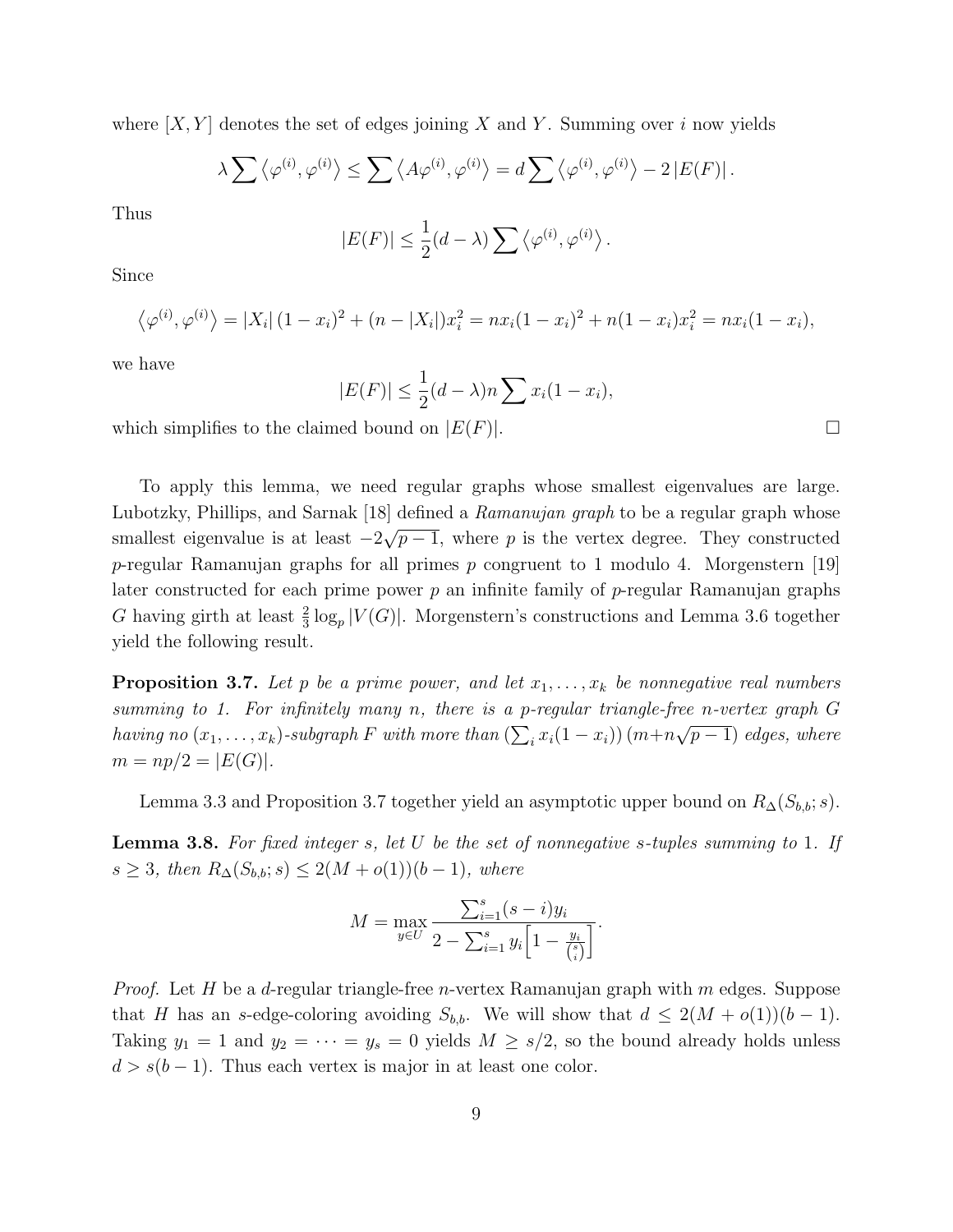Let C be the set of colors used. For  $A \subseteq C$ , let  $X_A$  be the set of vertices for which the set of major colors is A (note that  $X_{\emptyset} = \emptyset$ ). For  $1 \leq i \leq s$ , let  $Y_i = \bigcup \{X_A : |A| = i\}$ . Let  $y_i = |Y_i|/n$ . Let F be the maximal (spanning) subgraph of H in which each  $X_A$  for  $A \subseteq C$ is an independent set.

Let r be the number of minor edges in the given edge-coloring of  $H$ . Every edge joining two vertices that are major in exactly the same colors must be minor, since otherwise it would be the central edge of a monochromatic  $S_{b,b}$ . Thus  $r \geq m - |E(F)|$ . Also, each vertex in  $Y_i$  lies on at most  $(s-i)(b-1)$  minor edges. With Lemma 3.3, we obtain

$$
2m - |E(F)| \le m + r = \sum_{v \in V(H)} d^*(v) \le n(b-1) \sum_i (s-i) y_i.
$$
 (\*)

To obtain an upper bound on m and hence on d, we need an upper bound on  $|E(F)|$ . When  $y_1, \ldots, y_s$  are fixed, the upper bound in Proposition 3.7 is maximized when  $|X_A|/n =$  $y_{|A|}/\binom{s}{|A|}$  $\binom{s}{|A|}$  for each  $A \subseteq C$ . Thus,  $|E(F)| \leq \sum_i y_i [1 - y_i] \binom{s}{i}$  $\sum_{i=1}^{s} |(m+n\sqrt{d-1}).$  Since  $\sum_{i=1}^{s} y_i = 1$ , we have  $\sum_i y_i(1 - y_i)(\binom{s}{i})$ s<sup>s</sup>)) ≤ 1. Hence  $|E(F)|$  ≤  $m(\sum_i y_i[1 - y_i/\binom{s}{i})]$  $\binom{s}{i}$ ) +  $n\sqrt{d-1}$ ; this simplification will not change the asymptotics. Substituting into (∗) yields

$$
m\left(2-\sum_{i}y_i\left[1-\frac{y_i}{\binom{s}{i}}\right]\right)-n\sqrt{d-1}\leq 2m-|E(F)|\leq n(b-1)\sum_{i}(s-i)y_i.
$$

Since  $m = nd/2$ , this further simplifies to

$$
d\left(2-\sum_{i}y_i\left[1-\frac{y_i}{\binom{s}{i}}\right]-\frac{2\sqrt{d-1}}{d}\right)\leq 2(b-1)\sum_{i}(s-i)y_i.
$$

Thus

$$
d \le 2(b-1)\frac{\sum_{i}(s-i)y_i}{2-\sum_{i}y_i[1-y_i/{s \choose i}]-o(1)},
$$

where the  $o(1)$  term tends to 0 as b tends to infinity (since  $d > s(b-1)$ ). Since  $\sum_i (s-i)y_i$ and  $2 - \sum_i y_i [1 - y_i] \binom{s}{i}$  $\binom{s}{i}$  are bounded, we may rewrite this as

$$
d \le 2(b-1)\left(\frac{\sum_{i}(s-i)y_i}{2-\sum_{i}y_i[1-y_i/{s \choose i}]} + o(1)\right) \le 2(M+o(1))(b-1).
$$

Finally, it suffices to show that there exists a d-regular Ramanujan graph when  $d$  is just a bit larger than this bound, which we call M'. Fix  $\epsilon > 0$ . For sufficiently large b, it follows from Proposition 3.7 and the Prime Number Theorem that there exist  $d$ -regular Ramanujan graphs with  $M' < d < (1 + \epsilon)M'$ . . The contract of the contract of the contract of the contract of  $\Box$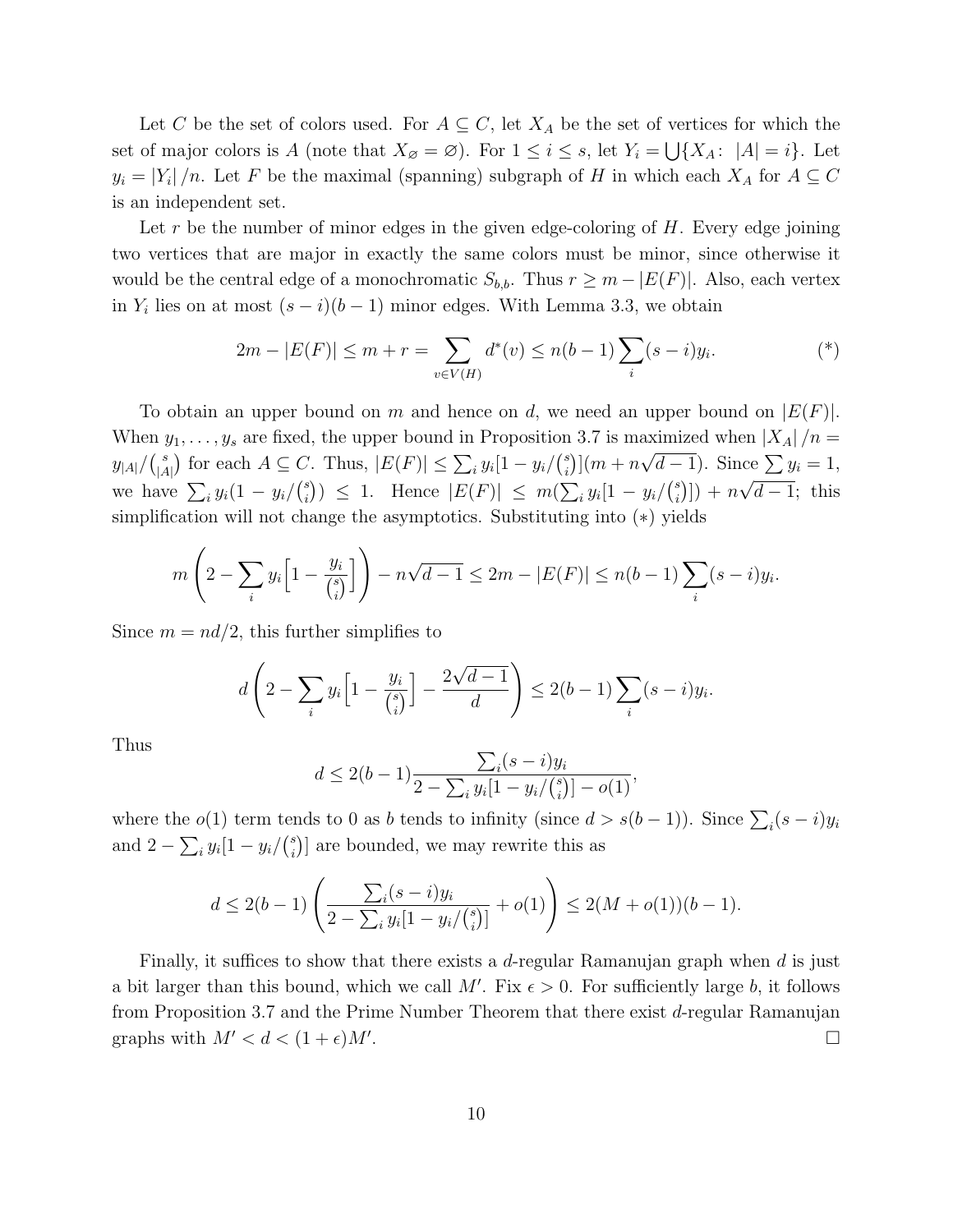We next show how to compute the value M in the statement of Lemma 3.8. The key insight is that the maximum is attained when all but at most two of the variables are zero.

**Lemma 3.9.** For  $s \geq 3$ , with U being the set of nonnegative s-tuples summing to 1,

$$
M = \max_{y \in U} \frac{\sum_{i=1}^{s} (s-i)y_i}{2 - \sum_{i=1}^{s} y_i \left[1 - \frac{y_i}{\binom{s}{i}}\right]} = \frac{s-1}{2} \frac{s + \sqrt{s^2 + s + 2 + 4/(s-1)}}{s + 1 + 2/s},
$$

*attained when*  $y_k = 0$  *for*  $k \geq 3$  *and*  $y_1 = 2 - s + \sqrt{s^2 - 3s + 6 - 8/(s + 1)}$ *.* 

*Proof.* For notational convenience, let  $f(y_1, \ldots, y_s) = \sum_i (s - i) y_i$  and  $g(y_1, \ldots, y_s) = 2 - i$  $\sum_i y_i \left(1 - y_i\right) \binom{s}{i}$  $\binom{s}{i}$ . Suppose that the claim is false, and let  $y_1, \ldots, y_s$  be real numbers maximizing  $f/g$  subject to  $y \in U$ .

We first claim that  $y_j = 0$  when  $j \ge 3$ . If  $y_j > 0$ , then define  $y'_1, \ldots, y'_s$  by  $y'_j = 0$  and  $y'_1 = y_1 + y_j$ , with  $y'_i = y_i$  for  $i \notin \{1, j\}$ . Now  $f(y'_1, \ldots, y'_s) = f(y_1, \ldots, y_s) + (j - 1)y_j$  and

$$
g(y'_1, \ldots, y'_s) = g(y_1, \ldots, y_s) + y_1 \left(1 - \frac{y_1}{s}\right) + y_j \left(1 - \frac{y_j}{\binom{s}{j}}\right) - (y_1 + y_j) \left(1 - \frac{y_1 + y_j}{s}\right)
$$
  
=  $g(y_1, \ldots, y_s) - \frac{y_j^2}{\binom{s}{j}} + \frac{2y_1y_j + y_j^2}{s}.$ 

We claim that  $f(y'_1,\ldots,y'_s)/g(y'_1,\ldots,y'_s) > f(y_1,\ldots,y_s)/g(y_1,\ldots,y_s)$ . For positive real numbers a, b, c, d, the inequality  $a/b < (a + c)/(b + d)$  holds if and only if  $a/b < c/d$ . Letting  $a = f(y_1, \ldots, y_s), b = g(y_1, \ldots, y_s), c = (j-1)y_j, \text{ and } d = \frac{2y_1y_j + y_j^2}{s}$  $\frac{y_j^2}{\binom{s}{j}}$ , it suffices to show

$$
\frac{f(y_1,\ldots,y_s)}{g(y_1,\ldots,y_s)}<\frac{(j-1)y_j}{\frac{2y_1y_j+y_j^2}{s}-\frac{y_j^2}{\binom{s}{j}}}.
$$

We compute

$$
\frac{(j-1)y_j}{\frac{2y_1y_j+y_j^2}{s}-\frac{y_j^2}{\binom{s}{j}}}=\frac{j-1}{\frac{2y_1+y_j}{s}-\frac{y_j}{\binom{s}{j}}}> \frac{s(j-1)}{2y_1+y_j}>\frac{s(j-1)}{2}\geq s,
$$

but  $f(y_1,\ldots,y_s)/g(y_1,\ldots,y_s) \leq s-1$ , since the numerator is at most  $s-1$  and the denominator is at least 1.

Thus  $y_i = 0$  for  $i \geq 3$ ; consequently,  $y_2 = 1 - y_1$ . It remains to choose  $y \in [0,1]$  to maximize  $\frac{f(y,1-y,0,...,0)}{g(y,1-y,0,...,0)}$ , which simplifies to  $s(s-1)h(y)$ , where  $h(y) = \frac{s-2+y}{s(s-1)+(s-1)y^2+2(1-y)^2}$ . Note that  $h(1) = 1/(s+1)$  and  $h(0) < 1/(s+1)$ . Setting  $h'(y) = 0$  yields a quadratic equation for y whose solution  $\hat{y}$  is  $2 - s + \sqrt{s^2 - 3s + 6 - 8/(s+1)}$ . This value is 1 when  $s = 3$  (hence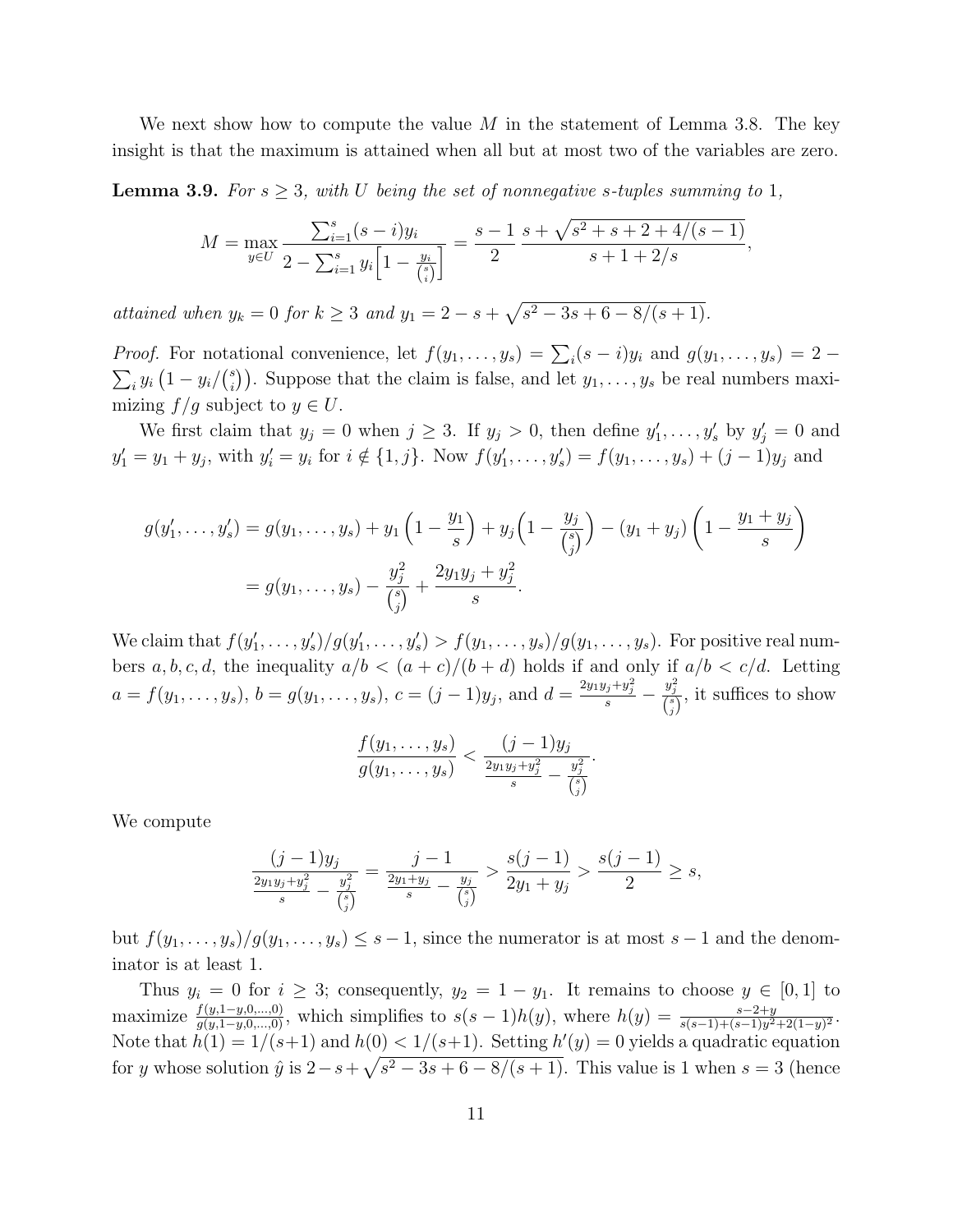the requirement  $s \geq 3$ ) and declines slowly toward  $1/2$  as s increases, so it lies in [0, 1]. Rationalizing the denominator in the expression for  $h(\hat{y})$  yields  $h(\hat{y}) = \frac{1}{2}$  $\frac{\sqrt{s^4 - s^3 + s^2 + s - 2} + s(s-1)}{s^3 + s - 2}$ . Dividing the denominator by  $s(s-1)$  and extracting a factor of  $s-1$  from the numerator yields the claimed expression for  $M$ .

**Theorem 3.10.** *For*  $s \geq 3$ *,* 

$$
R_{\Delta}(S_{b,b};s) \le \left( (s-1)\frac{s + \sqrt{s^2 + s + 2 + 4/(s-1)}}{s + 1 + 2/s} + o(1) \right) (b-1),
$$

*where the* o(1) *term tends to 0 as* b *tends to infinity.*

*Proof.* Using the formula in Lemma 3.9 as the value of M, this becomes simply the statement of Lemma 3.8.  $\Box$ 

Our lower bound for  $R_{\Delta}(S_{b,b}; s)$  asymptotically matches this upper bound. The value of  $\hat{y}$  given in Lemma 3.8 will guide the construction.

**Theorem 3.11.** *For*  $s \geq 3$ *,* 

$$
R_{\Delta}(S_{b,b};s) \ge \left( (s-1)\frac{s + \sqrt{s^2 + s + 2 + 4/(s-1)}}{s + 1 + 2/s} - o(1) \right) (b-1),
$$

*where the* o(1) *term tends to 0 as* b *tends to infinity.*

*Proof.* Given a graph H with  $\Delta(H) \leq d$ , we construct a random s-coloring of  $E(H)$  that avoids  $S_{b,b}$  with positive probability when d is suitably chosen. We may assume that H is d-regular. Let  $C$  be a set of s colors.

We will assign each  $v \in V(H)$  a set  $c(v)$  of one or two colors in C, wanting only colors in  $c(v)$  to be major for v. We try to match the bound from Lemma 3.9 by having the expected fractions of vertices that are major in one color or two colors be  $\hat{y}$  and  $1 - \hat{y}$ , respectively.

To this end, let  $p = 2 - s + \sqrt{s^2 - 3s + 6 - 8/(s+1)}$ . For each vertex v of H, let  $\epsilon(v) = 1$  with probability p and  $\epsilon(v) = 2$  otherwise. Next choose  $c(v)$  uniformly at random from among all subsets of C with size  $\epsilon(v)$ . Given the resulting coloring of the vertices with color sets of size at most 2, we produce a coloring of  $E(H)$ , again probabilistically.

Fix  $uv \in E(H)$ . First consider  $|c(u)| = |c(v)| = 1$ . If  $c(u) = c(v)$ , then color uv with a random color from  $C - c(u)$ . If  $c(u) \neq c(v)$ , then give uv the color in  $c(u)$  or  $c(v)$ , each with probability 1/2. Next suppose  $|c(u)| = 1$  but  $|c(v)| = 2$ . If  $c(u) \subset c(v)$ , then give uv the color in  $c(v) - c(u)$ . If instead  $c(u) \cap c(v) = \emptyset$ , then give uv the color in  $c(u)$  with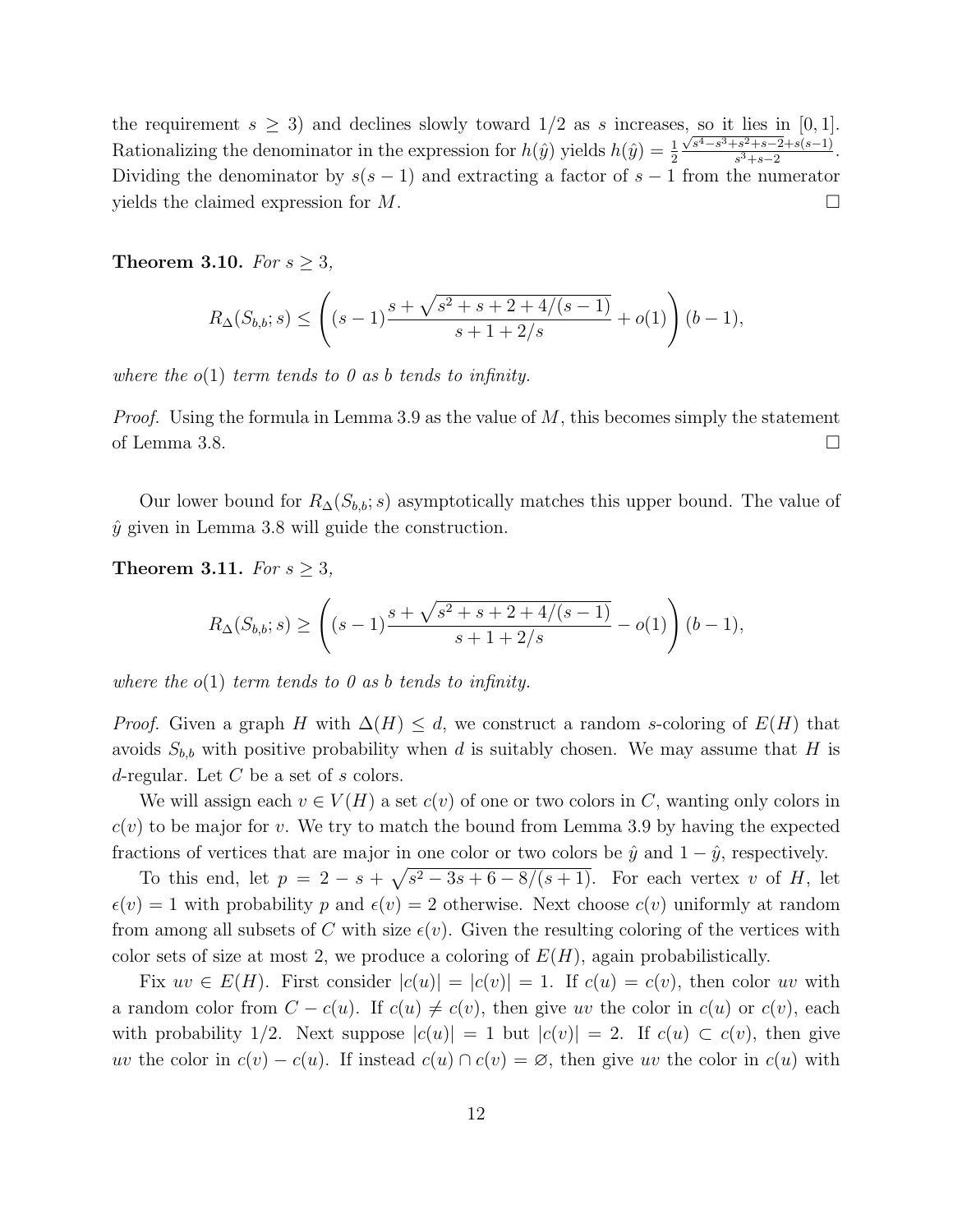probability q and one of the colors in  $c(v)$  with probability  $(1 - q)/2$  each, where q will be specified later. Finally, suppose  $|c(u)| = |c(v)| = 2$ . If  $c(u) = c(v)$ , then color uv randomly from  $C - c(u)$ . If  $|c(u) \cap c(v)| = 1$ , then give uv a color from the symmetric difference, each with probability 1/2. Finally, if  $c(u) \cap c(v) = \emptyset$ , then color uv at random from  $c(u) \cup c(v)$ .

We claim that with positive probability every vertex v is major only in the colors in  $c(v)$ , when d and q are suitably chosen. It then holds by construction that no edge has a color that is major at both endpoints, so the coloring avoids  $S_{b,b}$ .

Fix a vertex v and a color c' not in  $c(v)$ . Let X be a random variable denoting the number of edges of color c' incident to v. Let the neighbors of v be  $v_1, \ldots, v_d$ . Now  $X = Y_1 + \cdots + Y_d$ , where  $Y_i$  is the indicator variable for the event that  $vv_i$  has color c'. If  $|c(v)| = 1$ , then  $Y_i = 1$  can occur in four ways:  $c(v_i) = c(v)$ ,  $c(v_i) = \{c'\}$ ,  $c(v) \subset c(v_i)$ , and  $|c(v_i)| = 2$  with  $c(v) \not\subset c(v_i)$ . Using conditional probability in each case,

$$
\mathbb{P}\left[Y_i=1\,\middle|\,\epsilon(v)=1\right] = \frac{1}{s-1}\cdot\frac{p}{s} + \frac{1}{2}\cdot\frac{p}{s} + 1\cdot\frac{2(1-p)}{s(s-1)} + \frac{1-q}{2}\cdot(s-2)\frac{2(1-p)}{s(s-1)}.
$$

Similarly, if  $|c(v)| = 2$ , then the cases in which  $vv_i$  can receive color  $c'$  are  $c(v_i) = \{c'\},$  $c(v_i) = c(v)$ , and  $|c(v_i)| = 2$  with  $|c(v_i) \cap c(v)|$  being 1 or 0. Thus

$$
\mathbb{P}\left[Y_i = 1 \, \big| \, \epsilon(v) = 2\right] = q \cdot \frac{p}{s} + \left(\frac{1}{s-2} + 1 + \frac{s-3}{4}\right) \cdot \frac{2(1-p)}{s(s-1)}.
$$

Let  $p_1$  and  $p_2$  denote these two conditional probabilities. Since assigning color c' to  $vv_i$  is dangerous, we want to choose q to minimize  $\max\{p_1, p_2\}$ . As q increases,  $p_2$  increases and  $p_1$  decreases, so we choose q to produce  $p_1 = p_2$ , which requires

$$
q = \frac{(s-2)(s+1) - 2s(1-p)}{2(s-2)(s-2+p)}
$$

.

.

We observed in Lemma 3.9 that  $p > 1/2$ , which easily implies  $q > 0$ , and comparing the numerator and denominator yields  $q < 1$ . Henceforth let  $\hat{p}$  denote the common value of  $p_1$ and  $p_2$  when q is so chosen. Since  $p_1 = p_2$ , we now have  $\mathbb{P}[Y_i = 1] = \hat{p}$ . With  $\hat{p} = \mathbb{P}[Y_i = 1]$ and H being d-regular, we have  $\mathbb{E}[X] = \mathbb{E}[\sum_i Y_i] = d\hat{p}$ .

Now let  $d = \lfloor (1 - b^{-1/3})(b - 1)/\hat{p} \rfloor$ , so  $\mathbb{E}[X] \le (1 - b^{-1/3})(b - 1)$ . Since  $b - 1 \ge (1 + \delta)\mathbb{E}[X]$ , where  $\delta = 1/(b^{1/3} - 1)$ , the Chernoff Bound yields

$$
\mathbb{P}[X > b - 1] \le \mathbb{P}[X > (1 + \delta)\mathbb{E}[X]] < e^{-\frac{\delta^2}{3}(1 - b^{-1/3})(b - 1)}
$$

Note that  $\delta^2(1-b^{-1/3})(b-1) = b^{1/3} + 1 + b^{-1/3}$ . Let  $B_v$  be the event that v is major in a color outside  $c(v)$ . By the Union Bound,

$$
\mathbb{P}[B_v] < (s-1)e^{-\frac{1}{3}(b^{1/3} + 1 + b^{-1/3})}.
$$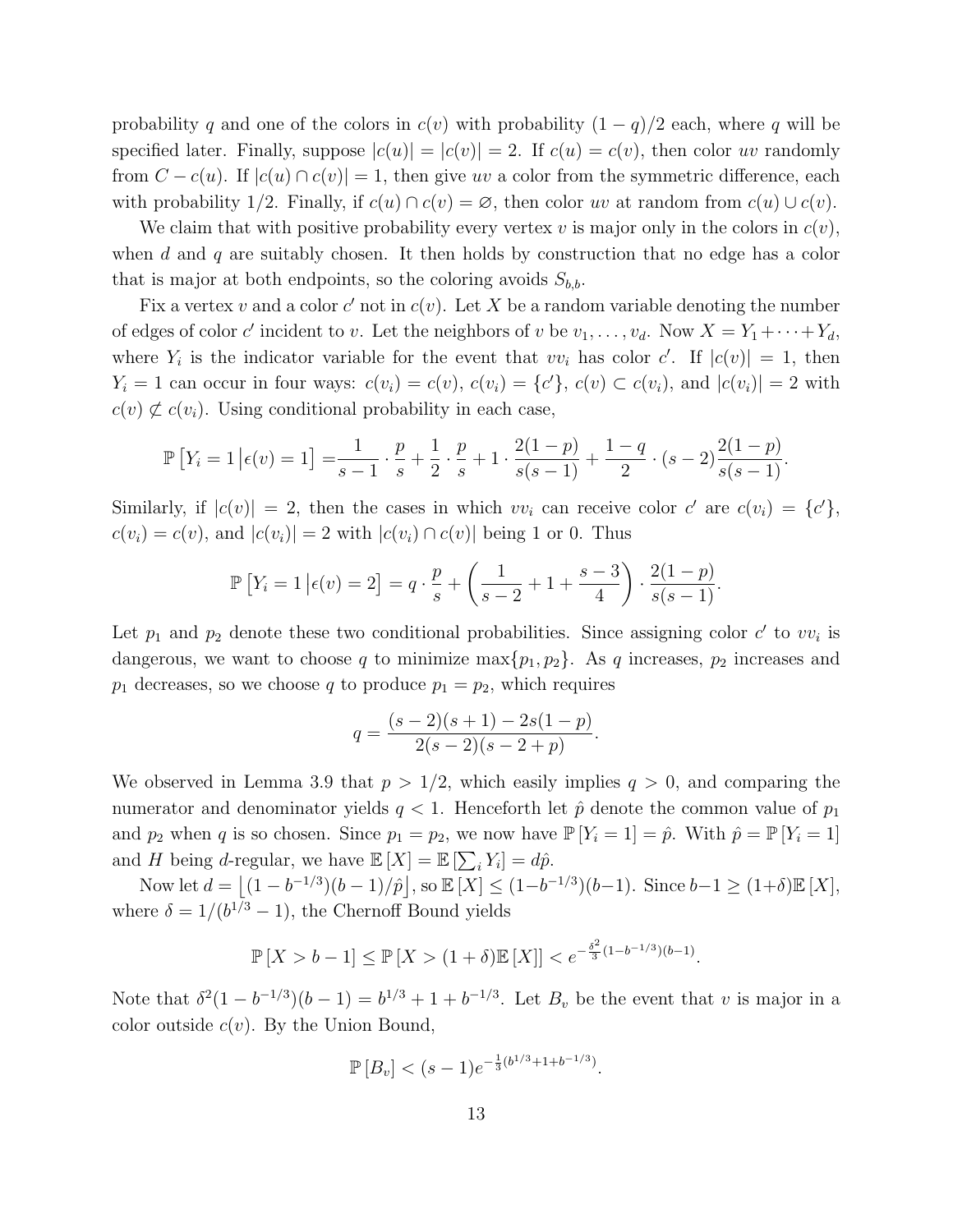The occurrence of  $B_v$  is determined by the color sets chosen at v and its neighbors and some choices made for edges incident to v. If v and w have a common neighbor, then  $B_v$ and  $B_w$  both make use of the color set chosen at that common neighbor. Nevertheless,  $B_v$ is mutually independent of the set of all  $B_u$  such that the distance between u and v is at least 3. Thus  $B_v$  is mutually independent of a set of all but at most  $d^2$  other events. The symmetric version of the Lovász Local Lemma now states that  $\mathbb{P}\left[\bigcap_{v}\overline{B}_{v}\right] > 0$  so long as

$$
e \cdot (s-1)e^{-\frac{1}{3}(b^{1/3}+1+b^{-1/3})} \cdot (d^2+1) < 1.
$$

Since d is bounded by a polynomial in b divided by a constant ( $\hat{p}$  depends only on s), the inequality holds for sufficiently large b.

We have now shown that for some outcome of the vertex coloring (when b is sufficiently large), there is an outcome of the edge-coloring process that avoids  $S_{b,b}$ . It remains only to show that the degree for which we produced this coloring is  $(2M - o(1))(b - 1)$ . Since  $d = (1 - o(1))(b - 1)/\hat{p}$ , to complete the proof it suffices to prove that  $\hat{p} = 1/(2M)$ .

We show that  $s(s-1)(\frac{1}{2M}-\hat{p})=0$ . Since  $\hat{y}=p$ , we have  $\frac{s(s-1)}{2M}=\frac{1}{2h(\hat{y})}=\frac{s(s-1)+(s-1)p^2+2(1-p)^2}{2(s-2+p)}$  $\frac{(s-1)p^2+2(1-p)^2}{2(s-2+p)}$ . Since  $h'(\hat{y}) = 0$  yields

$$
s(s-1) + (s-1)p^{2} + 2(1-p)^{2} = (s-2+p)[2p(s-1) - 4(1-p)],
$$
 (\*)

we obtain  $\frac{s(s-1)}{2M} = p(s-1) - 2(1-p)$ . Using the formula for  $p_2$ , we have  $s(s-1)\hat{p} =$  $qp(s-1)+(\frac{1}{s-2}+1+\frac{s-3}{4})2(1-p)$ . Now

$$
s(s-1)\left(\frac{1}{2M}-\hat{p}\right)=(1-q)p(s-1)-\left(\frac{1}{s-2}+2+\frac{s-3}{4}\right)2(1-p).
$$

Multiply by  $2(s-2)(s-2+p)$ , the denominator in the formula for q; this does not change whether the value on both sides is 0. For the right side, we compute

$$
[2(s-2)(s-2+p) - (s-2)(s+1) + 2s(1-p)]p(s-1) - (s^2+3s-6)(1-p)(s-2+p)
$$
  
= (s-2)[(s+1)p<sup>2</sup> + 2(s+1)(s-2)p - (s<sup>2</sup>+3s-6)] = 0,

since the last quadratic factor being 0 is equivalent to  $(*)$ .

Note that  $p = 1$  when  $s = 3$ , so in this case the coloring for the lower bound makes every vertex major in exactly one color. For large s, the leading terms of the numerator and denominator in the expression we obtained for  $R_{\Delta}(S_{b,b}; s)$  suggest that the value asymptotically equals the bound  $2(s-1)(b-1)$  obtained in Corollary 3.4. However, the coefficient on  $b-1$  is actually smaller; we need the two leading terms when multiplying by  $s-1$ .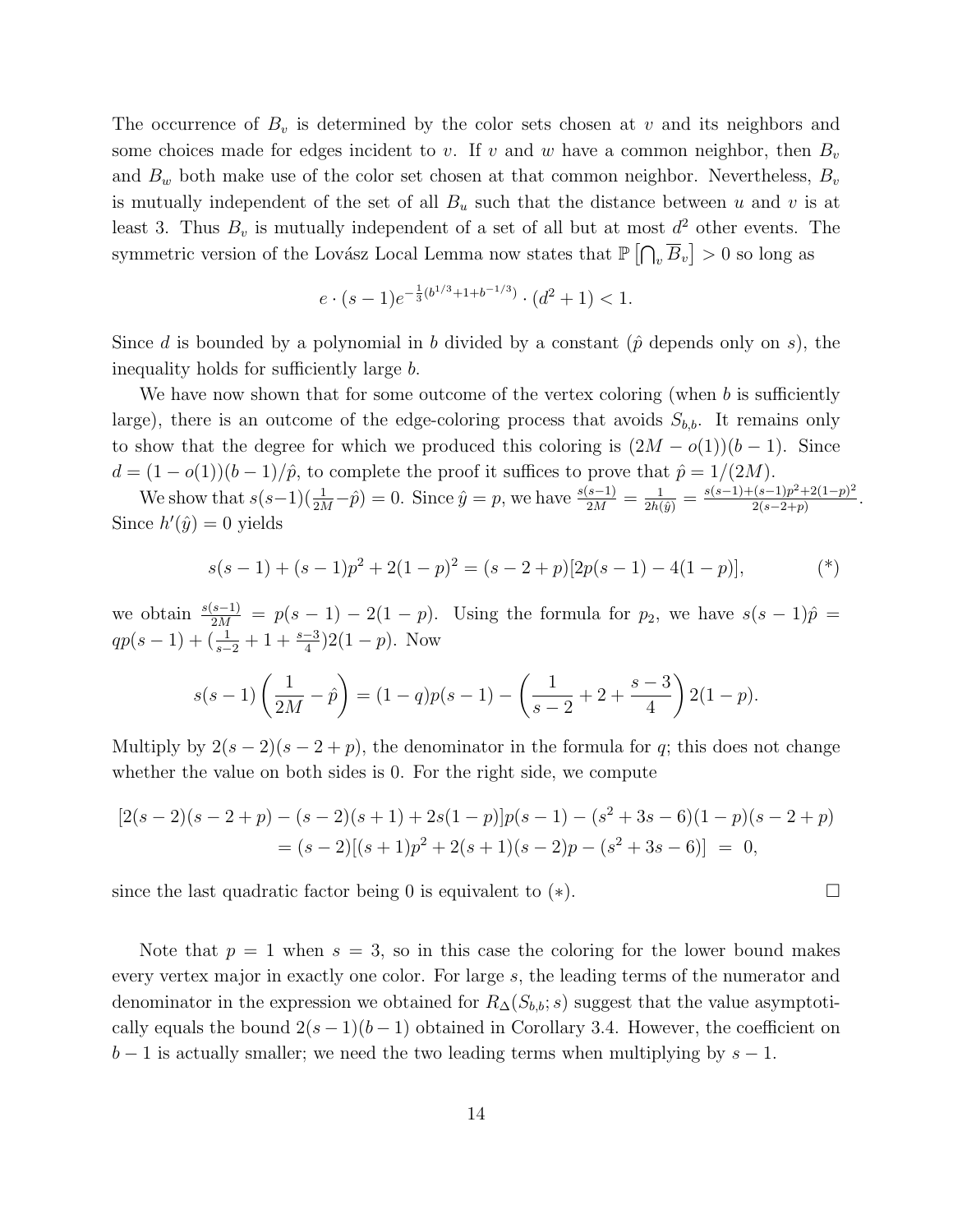Corollary 3.12. *For fixed* s *(with*  $s \geq 3$ *) and large b, we have*  $R_{\Delta}(S_{b,b}; s) = (c_s+o(1))(b-1)$ *, where*  $c_3 = 3$ ,  $c_4 = 2 + \frac{2}{11}(1 + \sqrt{210}) \approx 4.8166$ , and in general  $c_s = 2s - 3.5 + O(s^{-1})$ .

*Proof.* Divide the numerator and denominator of the expression for 2M by s. Then take the two leading terms of the series expansions for the square root and for the reciprocal of the denominator. This yields

$$
2M = (s-1)\frac{1+\sqrt{1+s^{-1}+2s^{-2}+4s^{-2}(s-1)^{-1}}}{1+s^{-1}+2s^{-2}}
$$
  
=  $(s-1)(1+1+\frac{1}{2}s^{-1}+O(s^{-2}))(1-s^{-1}+O(s^{-2})) = 2s-3.5+O(s^{-1}).$ 

## 4 Paths

For the path  $P_m$ , the degree Ramsey number  $R_{\Delta}(P_m; s)$  is bounded, independent of m. Alon, Ding, Oporowski, and Vertigan [2] proved that  $R_{\Delta}(P_m; s) = 2s$  when m is sufficiently large (for fixed s). The upper bound holds for all  $m$ ; the argument is a special case of that given in Theorem 2.5. In fact, the main result of this section is that  $H \stackrel{s}{\rightarrow} P_m$  for almost every graph H with maximum degree at most 2s.

Given an edge-colored graph  $G$ , we call a maximal monochromatic connected subgraph a *slice* of G. For the lower bound, it was proved in [2] that for each s, there is a constant  $c$  such that every graph with maximum degree less than  $2s$  has an  $s$ -edge-coloring in which every slice has fewer than c edges. Thus  $R_{\Delta}(P_m; s) \geq 2s$  for  $m > c$ .

In [2], the authors did not give a sharp analysis of this value c. When  $s = 2$ , more precise results are known. Thomassen [26] showed that if  $\Delta(H) \leq 3$ , then there is a 2-edge-coloring of H in which every slice is a subgraph of  $P_6$ . Consequently,  $R_{\Delta}(P_m; 2) = 4$  when  $m \geq 7$ . The other exact values are easy except for  $P_6$ .

**Proposition 4.1.**  $R_{\Delta}(P_m; 2) = m - 1$  *for*  $m \leq 3$ *, and*  $R_{\Delta}(P_m; 2) = 3$  *for*  $m \in \{4, 5\}$ *.* 

*Proof.* For  $P_2$  use an edge, for  $P_3$  an odd cycle. For  $m \in \{4, 5\}$ , we have  $R_{\Delta}(P_m) \geq 3$  because paths and cycles can be 2-edge-colored without three consecutive edges of the same color.

To show  $R_{\Delta}(P_m) \leq 3$  for  $n \in \{4, 5\}$ , we prove that  $H \to P_5$  when H is the Petersen graph. Consider a red/blue edge-coloring of  $H$ . Since  $H$  contains odd cycles, we may assume a red  $P_3$ . If there is no red  $P_4$ , then the four edges incident to the endpoints of this  $P_3$  are all blue. Furthermore, the edges incident to the endpoints of these blue copies of  $P_3$  must all be red, but this set of red edges contains  $P_4$ .

Hence we may assume a red  $P_4$ . If there is no red  $P_5$ , then the four edges incident to the endpoints of this  $P_4$  are all blue, but these four edges form  $P_5$ .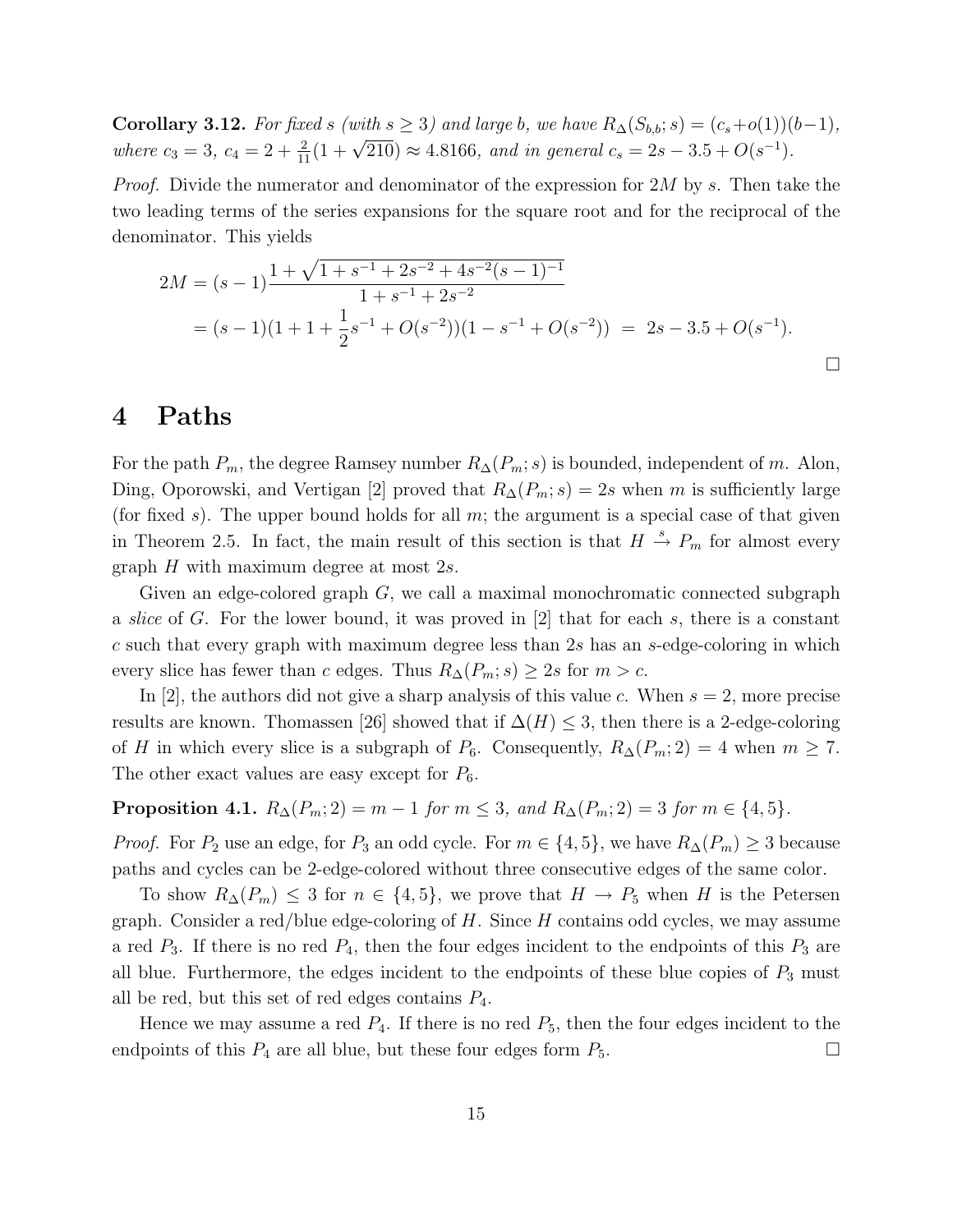It remains open whether  $R_{\Delta}(P_6; 2)$  is 3 or 4. It is easy to color the Petersen graph avoiding  $P_6$ ; color a perfect matching blue, and the remaining edges form two disjoint red 5-cycles. Also the Heawood graph (the 3-regular 14-vertex (3, 6)-cage, also known as the incidence graph of the Fano plane) has a 2-edge-coloring that avoids  $P_6$ , as in Fig. 1. (The graph in the bold color is  $2P_5 + P_3$ ; the graph in the solid color is  $2P_5 + K_{1,3}$ .



Figure 1: A 2-edge-coloring of the Heawood graph.

#### Conjecture 4.2.  $R_{\Delta}(P_6; 2) = 4$ .

Thomassen's proof that graphs with maximum degree 3 have 2-edge-colorings with every slice contained in  $P_6$  is long. We give a short proof of the weaker result that there is a 2-edge-coloring in which every slice has at most 25 vertices, and more importantly every monochromatic path has at most 15 vertices; this yields  $R_{\Delta}(P_m; 2) = 4$  for  $m > 15$ . In the bipartite case, it is easy to prove a result similar to Thomassen's.

**Lemma 4.3.** Let  $P'_7$  be the tree obtained from  $P_7$  by adding a leaf adjacent to the central *vertex.* If G is a bipartite graph with  $\Delta(G) \leq 3$ , then G has a 2-edge-coloring in which all *slices are subgraphs of*  $P'_7$ .

*Proof.* It suffices to prove the claim when G is 3-regular, in which case G has a perfect matching M. Let X and Y be the partite sets of G, and let  $H = G - M$ . Since H is 2-regular, it consists of disjoint even cycles.

First color  $E(H)$ . When the length of a component of H is an even multiple of 2, alternate two red edges and two blue edges so that the center of each monochromatic 3-vertex path is in  $X$ . When the length is an odd multiple of 2, do the same, except that one of the monochromatic paths has length 4. All leaves of all monochromatic paths in  $H$  lie in  $Y$ .

It remains to color M. A vertex  $x \in X$  is an internal vertex of some monochromatic path in  $H$ ; give the edge of M incident to x the opposite color. Monochromatic subgraphs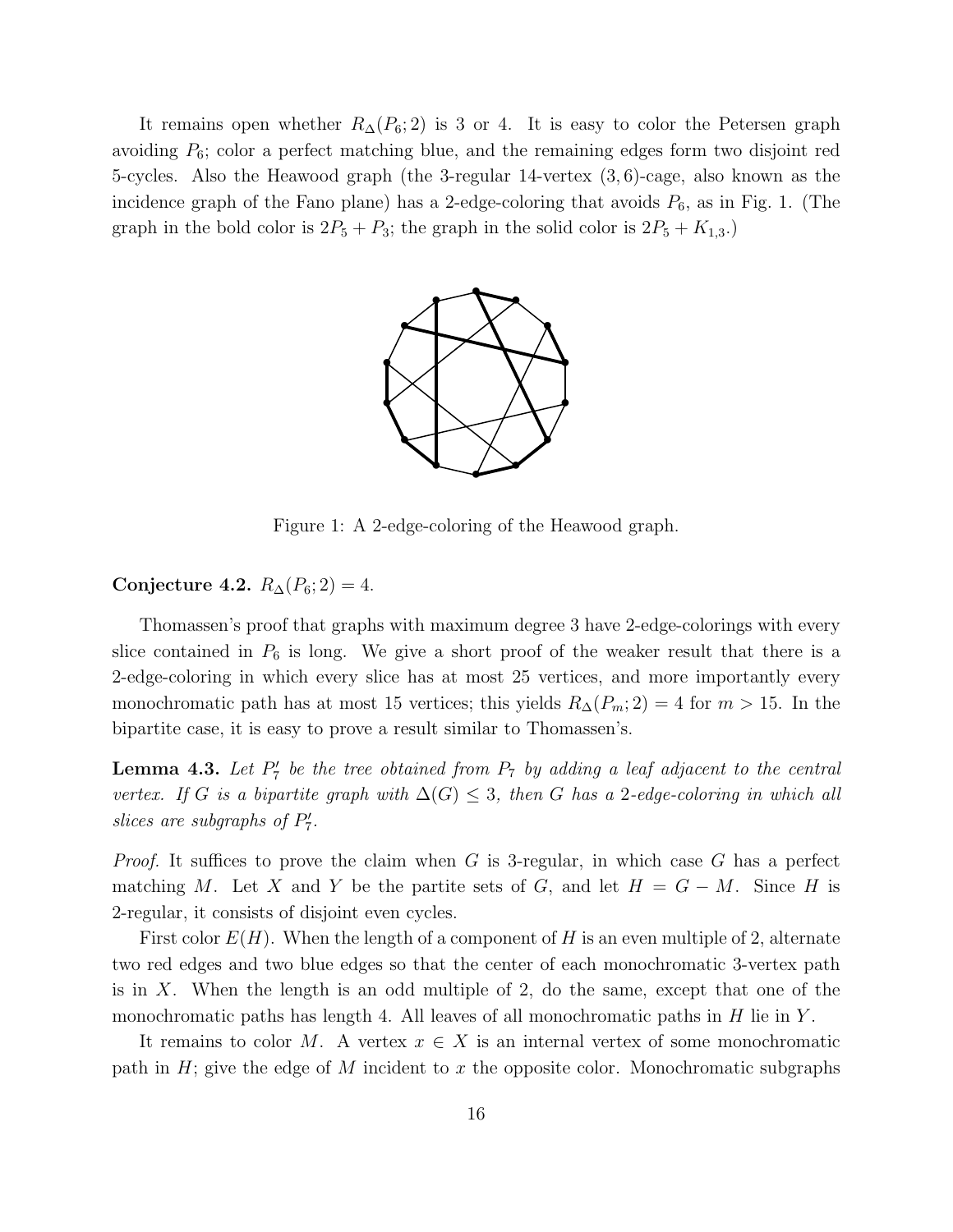of H grow only by adding edges of M at vertices of Y; a monochromatic copy of  $P_3$  can only grow to a monochromatic copy of  $P_4$  or  $P_5$ , and a monochromatic copy of  $P_5$  can grow to as large as  $P'_7$  if it grows at each of its vertices in Y.

**Theorem 4.4.** *If*  $\Delta(G) \leq 3$ , *then* G *has a* 2-edge-coloring in which each slice has at most 25 *vertices and each monochromatic path has at most* 15 *vertices.*

*Proof.* We may assume that G is connected and that  $G \neq K_4$ , so Brooks' Theorem yields  $\chi(G) \leq 3$ . By Lemma 4.3, we may assume that  $\chi(G) = 3$ .

Let  $\{V_1, V_2, V_3\}$  be a proper 3-coloring of G with each vertex of  $V_3$  having neighbors in both  $V_1$  and  $V_2$ . For  $u \in V_3$ , choose neighbors  $u_1 \in V_1$  and  $u_2 \in V_2$ . Let H be the graph on  $V_1 \cup V_2$  obtained from  $G-V_3$  by adding the edge  $u_1u_2$  for each  $u \in V_3$  such that  $u_1u_2 \notin E(G)$ . Since  $\Delta(H) \leq 3$ , Lemma 4.3 yields a 2-edge-coloring f of H whose slices are subgraphs of  $P'_7$ .

Color  $E(G)$  as follows. Edges joining  $V_1$  and  $V_2$  keep the color they have under f. Each remaining edge is incident to a vertex  $u \in V_3$ . Color  $uu_1$  and  $uu_2$  in G with the color that  $u_1u_2$  has under f, and use the opposite color on a third edge incident to u, if it exists.

In progressing from  $H$  to  $G$ , monochromatic connected subgraphs can grow via edges incident to vertices in  $V_3$ . Two edges incident to  $u \in V_3$  receive the same color only if their other endpoints form an edge of that color in  $H$ . Therefore, monochromatic connected subgraphs in  $H$  can grow only by adding leaves to monochromatic trees in  $H$  or by adding a common neighbor to vertices already adjacent in  $H$ . In particular, no two connected subgraphs of  $H$ having the same color can combine by adding edges of that color to  $V_3$ .

Because  $\Delta(H) \leq 3$  and each slice F of H is a tree with k vertices, where  $k \leq 8$ , at most  $3k-2(k-1)$  edges can join F to vertices of  $V_3$  in G in addition to the  $k-1$  vertices of V<sub>3</sub> that can produced elements of  $E(H) - E(G)$ . Hence F grows by adding at most  $2k + 1$ vertices to the original  $k$  vertices, so slices in the edge-coloring of  $G$  have at most 25 vertices.

Consider also monochromatic paths. Again they arise from connected subgraphs of H that are monochromatic under  $f$ . Such a path can have one edge at each end incident to  $V_3$ . Other edges incident to  $V_3$  occur only by visiting  $u \in V_3$  between  $u_1$  and  $u_2$ . This may occur for each edge of a monochromatic path in  $H$ , since those edges need not exist in  $G$ . Since the maximum number of vertices in a monochromatic path under  $f$  is 7, we thus obtain 15 as the maximum number of vertices in a monochromatic path in the edge-coloring of  $G$ .  $\Box$ 

For fixed s, we have  $R_{\Delta}(P_m; s) = 2s$  when m is sufficiently large. In addition to finding the least  $m$  where equality holds, it would also be interesting to know the  $s$ -color degree Ramsey numbers for small paths. Since  $P_3 = K_{1,2}$ , Theorem 2.2 yields  $R_{\Delta}(P_3; s) = s$ , so the first nontrivial problem is for  $P_4$ . When H is bipartite, an s-edge-coloring that avoids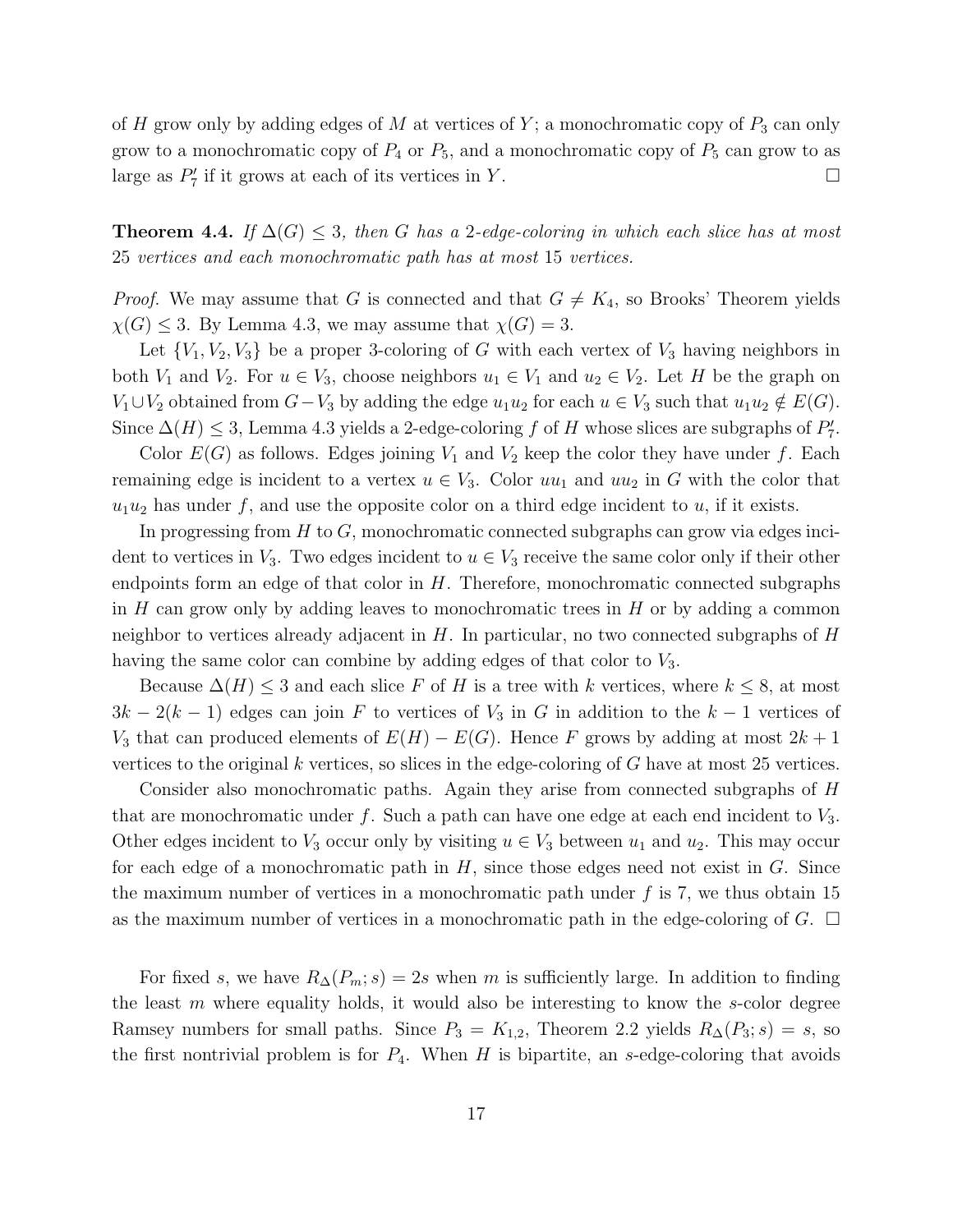$P_4$  is simply a decomposition of H into star-forests (forests in which each component is a star). The minimum number of star-forests needed to decompose H is the *star-arboricity* of H. The star-arboricity was determined for regular complete bipartite graphs by Egawa, Urabe, Fukuda, and Nagoya [11].

**Lemma 4.5** ([11]). *When*  $s \geq 4$ *, the star arboricity is*  $s+1$  *for both*  $K_{2s-3,2s-3}$  *and*  $K_{2s-2,2s-2}$ *.* 

Although [11] claims this result only for  $s \geq 5$ , in fact their elegant counting argument to show that  $K_{2s-3,2s-3}$  does not decompose into s star-forests is valid also for  $s = 4$ .

**Theorem 4.6.** *If*  $s \geq 1$ *, then*  $R_{\Delta}(P_4; s) \geq s + 1$ *, with equality when*  $s \leq 4$ *. If*  $s \geq 4$ *, then*  $R_{\Delta}(P_4; s) \leq 2s - 3.$ 

*Proof.* If  $R_{\Delta}(P_4; s) \leq s$ , then among the graphs with maximum degree s whose s-edgecolorings all have a monochromatic copy of  $P_4$ , choose H with fewest vertices. For  $v \in V(H)$ , there is an s-edge-coloring f of  $H - v$  having no monochromatic copy of  $P_4$ . Since  $\Delta(H) \leq s$ , each neighbor w of v in H has degree at most  $s - 1$  in  $H - v$ , and hence some color does not yet appear at w. Extend f to H by choosing such a color for the edge  $vw$ . All monochromatic subgraphs containing v are stars, and without v there is no monochromatic copy of  $P_4$ , so H in fact does not force  $P_4$ .

The general upper bound is immediate from Lemma 4.5 when  $s \geq 4$ . Since the stararboricity of  $K_{2s-3,2s-3}$  is  $s+1$ , every s-edge-coloring of  $K_{2s-3,2s-3}$  fails to decompose it into star-forests and hence has a monochromatic  $P_4$ .

The upper bound  $s + 1$  is trivial for  $s = 1$ , since  $P_4 \subseteq K_{2,2}$ . For  $s = 2$ , a 2-edge-coloring of  $K_{3,3}$  has five edges in some color. A bipartite graph avoiding  $P_4$  is a forest of stars, but the largest forest of stars in  $K_{3,3}$  has four edges.

For  $s = 3$ , consider a 3-edge-coloring of  $K_{4,4}$ . There are 16 edges, so some color (say red) is used on at least six edges. A forest of stars with six edges on eight vertices has only two components and hence must be  $2K_{1,3}$ . Now the subgraph in the remaining two colors contains  $K_{3,3}$ , which forces  $P_4$  as shown above.

Lemma 4.5 states that  $K_{2s-4,2s-4}$  has an s-edge-coloring with no monochromatic  $P_4$  (the proof is an explicit construction of such a coloring for  $K_{2s-2,2s-4}$ ). That is, the s-color bipartite Ramsey number of  $P_4$  is  $2s - 3$ . Although we proved only  $s + 1$  as a general lower bound, it may be that equality holds in  $R_{\Delta}(P_4; s) \leq 2s - 3$  for  $s \geq 4$ .

**Problem 4.7.** Determine  $R_{\Delta}(P_4; s)$ .

Finally, we return to the s-color setting to show that  $H \stackrel{s}{\rightarrow} P_m$  for almost every graph with maximum degree at most 2s. Let  $[n] = \{1, \ldots, n\}.$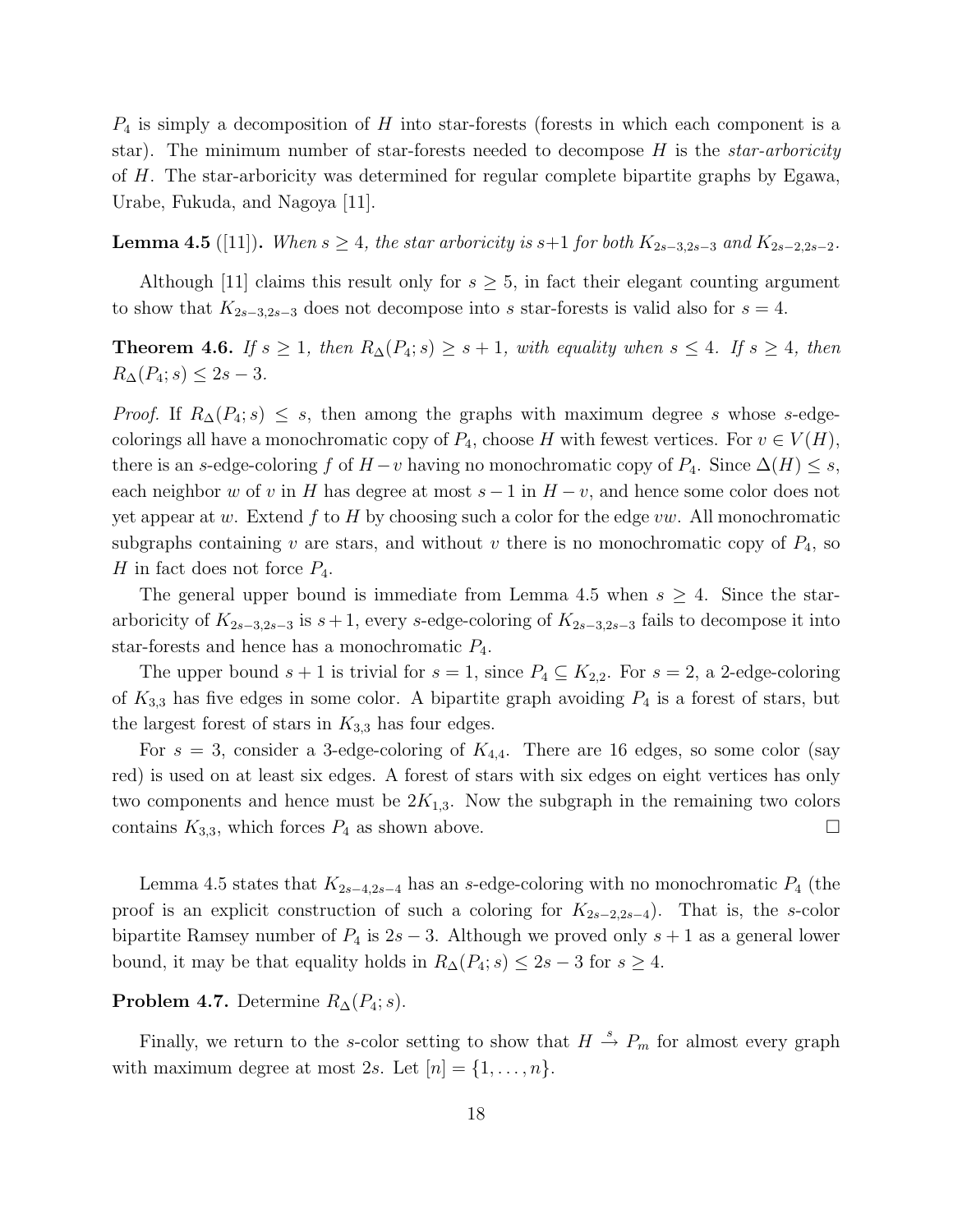**Theorem 4.8.** *Fix*  $m, s \in \mathbb{N}$ *. Let*  $\mathcal{G}_n$  *be the family of graphs with vertex set* [n] *and maximum degree at most* 2*s. With*  $\mathcal{F}_n = \{H \in \mathcal{G}_n : H \stackrel{s}{\nrightarrow} P_m\}$ *, we have*  $\lim_{n \to \infty} \frac{|\mathcal{F}_n|}{|\mathcal{G}_n|} = 0$ *.* 

*Proof.* We first obtain a lower bound on  $|\mathcal{G}_n|$ . For each 2s-tuple  $(M_1, \ldots, M_{2s})$  of perfect matchings on [n], form a graph H by letting  $E(H) = \bigcup M_i$ , and give each edge uv the color  $\{j: uv \in M_j\}$ . The number of ways to do this is  $z^{2s}$ , where z is the number of perfect matchings on [n]. Since  $z = \prod_{j=1}^{n/2} (2j-1) = \frac{n!}{2^{n/2}(n/2)!}$ , Stirling's Formula yields  $z \sim \sqrt{2} \left( \frac{n}{e} \right)$  $\frac{m}{e}n^{n/2}$ . Dropping the  $\sqrt{2}$ , we observe that  $z^{2s} > e^{sn \ln(n/e)}$  for sufficiently large *n*. The resulting structures consist of a graph in  $\mathcal{G}_n$  with each edge colored by a subset of [2s], and there are at most ns edges. Hence

$$
|\mathcal{G}_n| > \frac{e^{sn\ln(n/e)}}{4^{s^2n}} \ge e^{sn\ln(n/e) - (s^2\ln 4)n} \ge e^{sn\ln n - \alpha n},
$$

where  $\alpha$  is a constant.

Now we obtain an upper bound on  $|\mathcal{F}_n|$ . Let c be the maximum number of vertices in a graph with maximum degree at most 2s and diameter less than  $m - 1$ . For each graph  $H \in \mathcal{F}_n$ , some s-edge-coloring of H witnesses  $H \stackrel{s}{\nrightarrow} P_m$ . Every slice in this coloring has at most c vertices, since otherwise there is a monochromatic  $P_m$ . With H we associate this edge-coloring as a code; it is a decomposition of H into spanning subgraphs  $(H_1, \ldots, H_s)$ such that  $E(H_i)$  is the set of edges with color i. As we have noted, each component of each  $H_i$  has at most c vertices. Also, distinct graphs in  $\mathcal{F}_n$  have distinct codes.

We bound  $|\mathcal{F}_n|$  by bounding the number of codes that can be formed. Let Q be the set of all graphs having vertex set  $[n]$ , maximum degree at most 2s, and components with at most c vertices. We have  $|\mathcal{F}_n| \leq |\mathcal{Q}|^s$ .

We bound  $|Q|$  by building such a graph  $H'$  in three steps. First we specify a composition of *n* to record the numbers of vertices in the components of  $H'$ . That is, we specify positive integers  $n_1, \ldots, n_k$  with sum n such that  $n_i$  is the number of vertices in the component of  $H'$  containing the least vertex of  $[n]$  that is not in the earlier-indexed components. It is well known that there are  $2^{n-1}$  compositions of n. We use only those whose parts are at most c, so there are at least  $n/c$  parts.

Next we record the distribution of vertices to components. For a graph with  $k$  components, we form a word of length  $n - k$  from the characters in [k]. For i from 1 to k, there remain  $N_i - (k - i + 1)$  characters in the word, where  $N_i = \sum_{j < i} n_i$ . The vertices in the ith component are the least vertex not yet distributed plus the  $n<sub>i</sub> - 1$  vertices among the remainder whose relative position in the remaining word contains the character i. We only use words such that each character appears fewer than c times, but in any case there are at most  $n^{n-n/c}$  such words, totalled over all choices of k. We write the bound as  $e^{(1-1/c)n\ln n}$ .

Finally, we record adjacencies within components. For each vertex  $v$ , we list its neighbors by recording a 2s-tuple  $(u_1, \ldots, u_{2s})$ , where each  $u_j$  is a neighbor of v or is a dummy symbol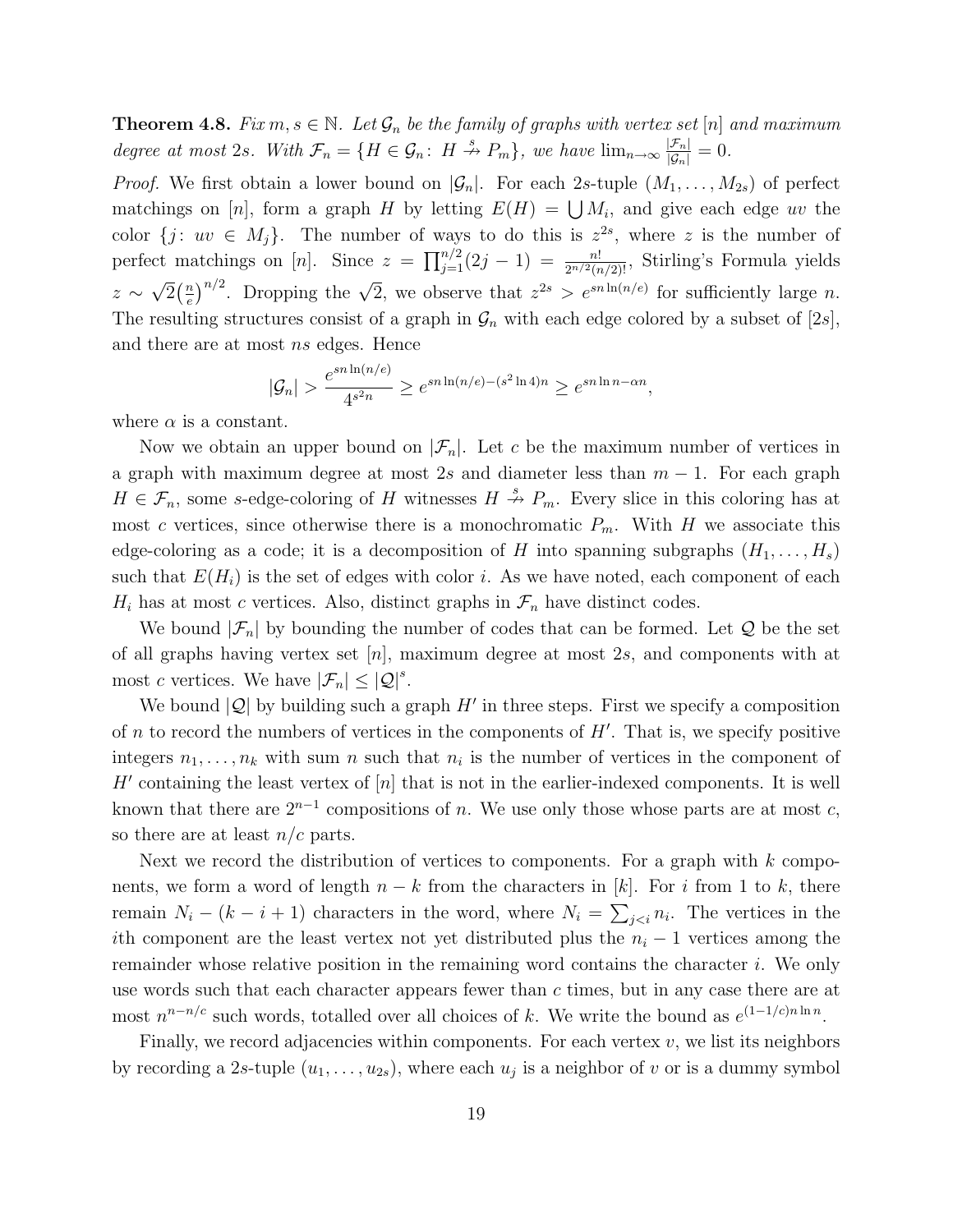0. Many 2s-tuples designate the same set of neighbors, but in any case there are at most  $c^{2s}$ 

possible 2s-tuples for each vertex once the vertices have been distributed to components.

Multiplying all choices for the three steps, we have

$$
|Q| \le 2^{n-1} \cdot e^{(1-1/c)n \ln n} \cdot c^{2sn} \le e^{(n-1)\ln 2 + (1-1/c)n \ln n + 2sn \ln c}.
$$

Now  $|\mathcal{F}_n| \leq e^{(1-1/c)sn\ln n + \beta n}$ , where  $\beta$  is a constant. Thus  $\frac{|\mathcal{F}_n|}{|\mathcal{G}_n|} \leq e^{-(s/c)n\ln n + (\alpha + \beta)n} \to 0$ .  $\Box$ 

### 5 Cycles

Since  $C_3 = K_3$ , the value of  $R_(\mathcal{C}_3; s)$  follows from the result of Burr, Erdős, and Lovász [6] that  $R_\chi(G; s) = R(\text{Hom}(G); s)$ , where  $\text{Hom}(G)$  is the family of homomorphic images of G. If  $H \stackrel{s}{\to} G$ , then  $\chi(H) \leq \Delta(H) + 1$ , so  $R_{\Delta}(G; s) \geq R_{\chi}(G; s) - 1$ . Since every homomorphic image of  $K_n$  contains  $K_n$ , it follows that  $R_\chi(K_n; s) = R(K_n; s)$ , and hence  $R_\Delta(K_n; s) \geq$  $R(K_n; s) - 1$ . Since  $K_{R(K_n; s)} \stackrel{s}{\rightarrow} K_n$ , equality holds. In particular,  $R_{\Delta}(C_3; 2) = 5$  and  $R_{\Delta}(C_3; 3) = 16.$ 

It appears that  $R_{\Delta}(C_n; s)$  behaves quite differently for odd and even n. The following Lemma is well known; Harary, Hsu, and Miller [16] noted the special case  $k = 2$ .

# **Lemma 5.1.** *If*  $\chi(H) \leq k^s$ , then *H decomposes into s graphs that are k*-*colorable.*

*Proof.* In a proper coloring f of H, encode the colors as k-ary s-tuples. Assign the edges of H to subgraphs  $H_1, \ldots, H_s$  by putting uv in some  $H_i$  such that the colors of u and v differ in coordinate *i*. Each  $H_i$  is now properly colored by the values in the *i*th coordinate of  $f.\Box$ 

**Proposition 5.2.** *If*  $s \geq 2$  *and*  $k \geq 1$ *, then*  $R_{\Delta}(C_{2k+1}; s) \geq 2^s + 1$ *.* 

*Proof.* If  $2 < \Delta(H) \leq 2^s$  and H does not contain  $K_{2^s+1}$ , then H is  $2^s$ -colorable (using Brooks' Theorem when  $\Delta(H) = 2^s$ ). Hence H decomposes into s bipartite subgraphs, by Lemma 5.1. Therefore,  $H \stackrel{s}{\nrightarrow} C_{2k+1}$ .

It remains to consider  $H = K_{2^{s}+1}$ . For  $s = 2$ , the edges of  $K_5$  can be 2-colored to avoid any monochromatic fixed odd cycle. For  $s > 2$ , we proceed by induction on s. Partition the vertex set of  $K_{2<sup>s</sup>+1}$  into two cliques, one of size  $2<sup>s-1</sup>+1$  and one of size  $2<sup>s-1</sup>$ . Color all edges between the cliques red. Use the other  $s - 1$  colors to color the edges within the cliques inductively while avoiding  $C_{2k+1}$ .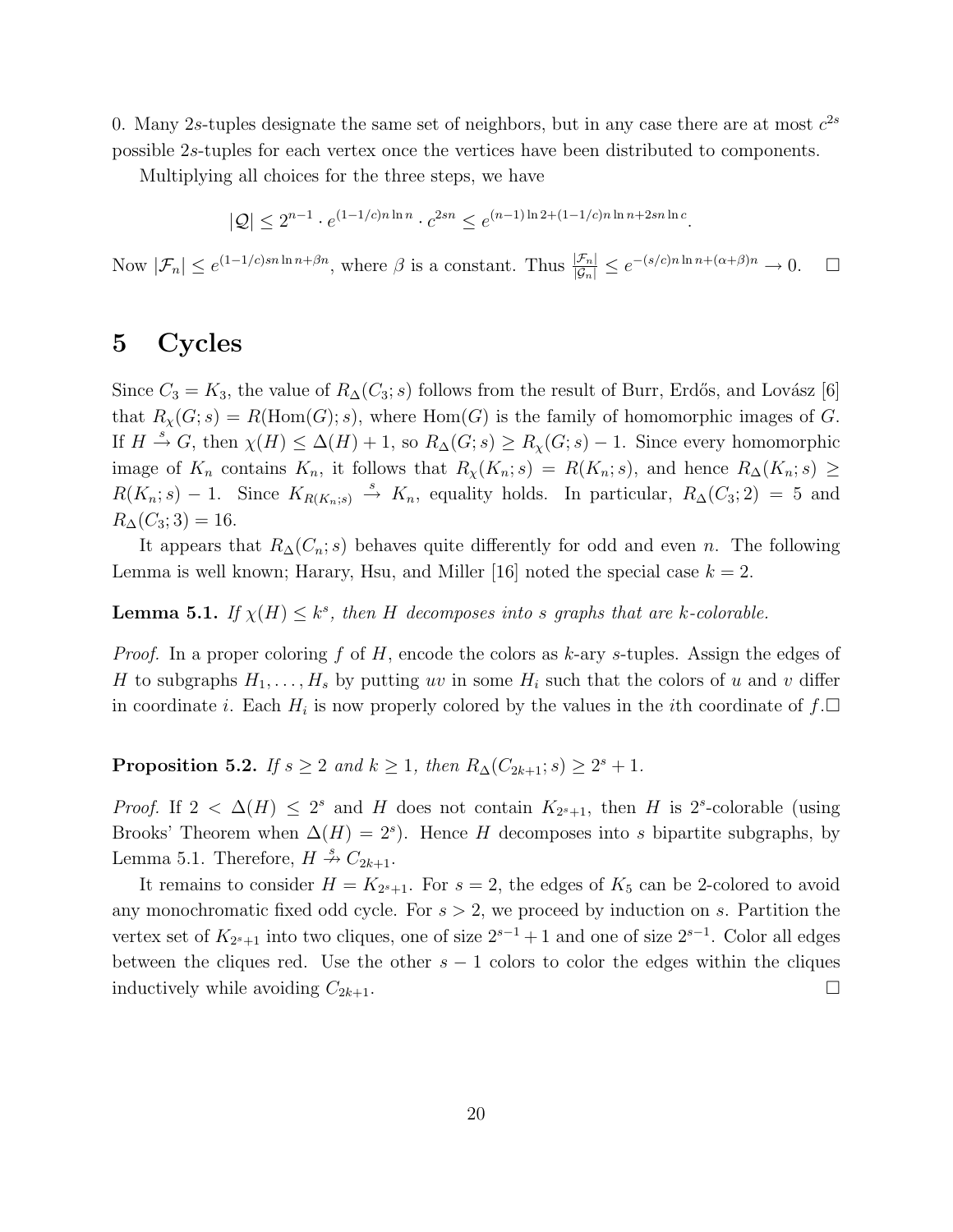A result in bipartite Ramsey theory combines with Proposition 5.2 to show a qualitative difference between  $C_4$  and odd cycles. Carnielli and Monte Carmelo [9] showed that  $\lim_{s\to\infty}\frac{B(C_4;s)}{s^2}$  $\frac{C_{4}(s)}{s^{2}} = 1$ , where  $B(G; s) = \min\{d: K_{d,d} \stackrel{s}{\to} G\}$ . Thus  $B(C_{4}; s)$  grows quadratically in s. Since  $R_{\Delta}(G; s) \leq B(G; s)$ , it follows that  $R_{\Delta}(C_4; s)$  grows at most quadratically in s. In contrast, Theorem 5.2 shows that the s-color degree Ramsey number of any odd cycle grows at least exponentially in s.

Lower bounds for even cycles are weaker. The technique involving chromatic numbers does not help, because large complete bipartite graphs are 2-chromatic but force long even cycles, by the bipartite Ramsey Theorem. The easiest way to avoid monochromatic long even cycles in a decomposition is to avoid all cycles. The *arboricity* of a graph G, denoted  $\Upsilon(G)$ , is the minimum number of forests in a decomposition of G.

Proposition 5.3. *If*  $k \geq 1$ *, then*  $R_{\Delta}(C_{2k}; s) \geq 2s$ *.* 

*Proof.* Let G be a graph with  $\Delta(G) \leq 2s - 1$ . By a famous result of Nash-Williams [20],

$$
\Upsilon(G) = \max_{H \subseteq G} \left[ \frac{|E(H)|}{|V(H)| - 1} \right] \le \max_{H \subseteq G} \left[ \frac{\frac{1}{2}(2s - 1)|V(H)|}{|V(H)| - 1} \right] \le s
$$

so G decomposes into s forests. The resulting s-edge-coloring yields  $R_{\Delta}(C_{2k}; s) \geq 2s$ .  $\Box$ 

For  $s = 2$ , we have  $R_{\Delta}(C_4; s) \geq 4$ . Beineke and Schwenk [7] showed that  $K_{5,5} \to C_4$ , so  $R_{\Delta}(C_4; 2) \leq 5$ . We will show that equality holds. It suffices to prove  $R_{\Delta}(C_4; 2) > 4$ . We will prove the stronger statement that for any graph G with  $\Delta(G) \leq 4$ , some 2-edgecoloring of G avoids both  $C_3$  and  $C_4$ . We will reach a contradiction by studying a smallest counterexample G. We show that such a graph  $G$  cannot contain various induced subgraphs, ultimately showing that G contains no triangle and no induced subgraph containing a 4-cycle.

Before proceeding, we need a lemma. We use  $H \cdot e$  to denote the graph obtained from a graph  $H$  by contracting edge  $e$ .

**Lemma 5.4** (Contraction Lemma). Let H be a graph with  $\Delta(H)$  ≤ 4. Let uv be an edge of H in no triangle, such that  $d(u) + d(v) \leq 6$ . If H · uv has a 2-edge-coloring avoiding  $C_3$  and  $C_4$ , then choosing either color for uv yields a 2-edge-coloring of H that avoids  $C_3$  and  $C_4$ .

*Proof.* We need only consider monochromatic triangles and 4-cycles through uv. There are none of the former, since uv lies on no triangles. With either color on uv, there are none of the latter, since they would contract to monochromatic triangles in  $H \cdot uv$ .

The subgraph of G induced by a vertex set S is denoted  $G[S]$ .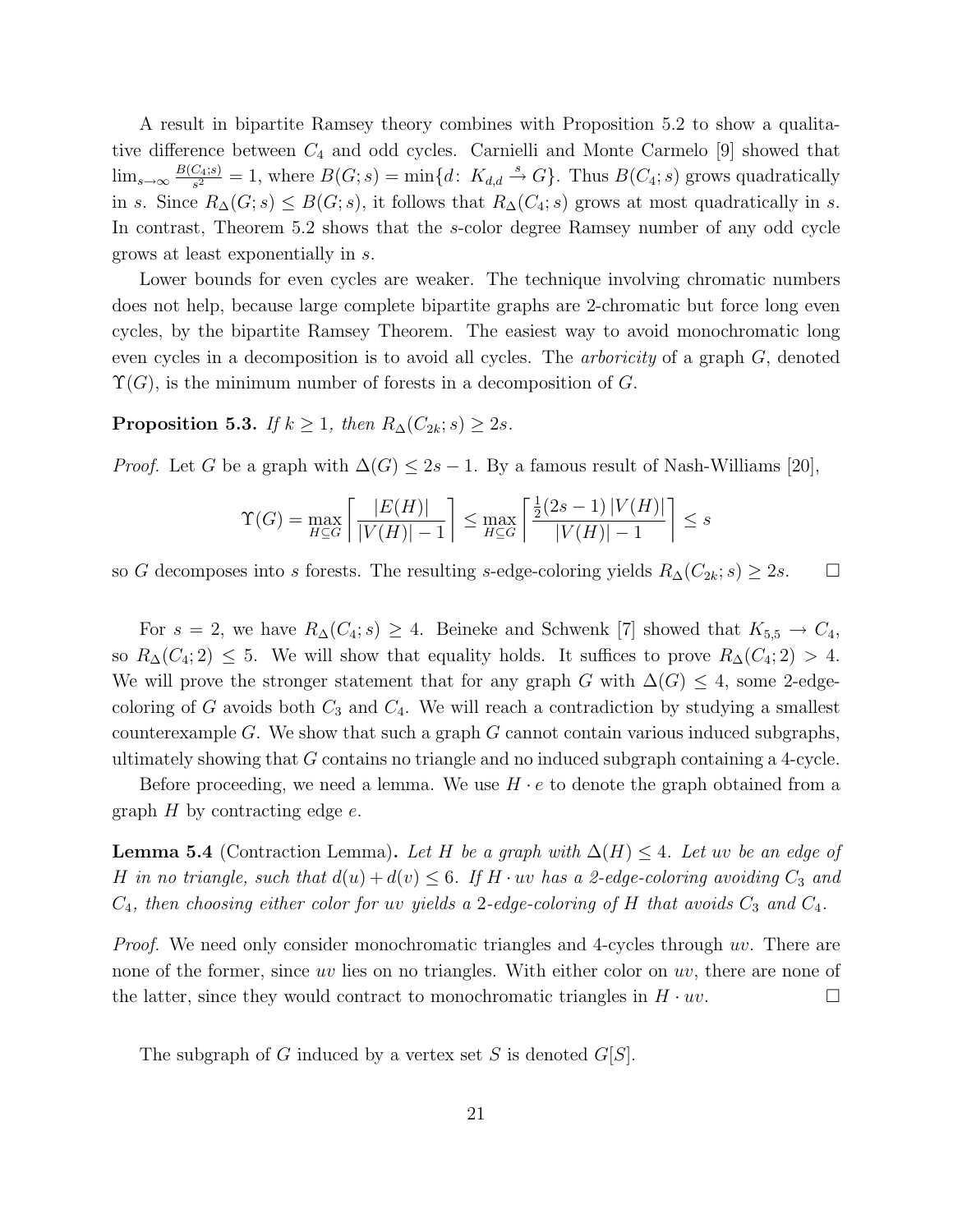Theorem 5.5.  $R_{\Delta}(C_4; 2) = 5$ .

*Proof.* As mentioned earlier, it suffices to prove that every graph with maximum degree at most 4 has a 2-edge-coloring that avoids both  $C_3$  and  $C_4$ . Let G be a smallest counterexample. We reach a contradiction by excluding various induced subgraphs from  $G$ .

In Figs. 2–6, the colors for the edges are solid and bold; dashed edges may have either of these colors. Vertices joined by dotted lines are nonadjacent. Every graph with fewer vertices than G has a solid/bold edge-coloring with no monochromatic  $C_3$  or  $C_4$ ; call this a *good coloring*. Often we will obtain a good coloring of G by "extending" a good coloring of an induced subgraph  $G - S$  or a graph H that is not a subgraph of G; in the latter case, edges of  $H$  that are not in  $G$  are dropped. The proof of validity of the extension is always that every monochromatic cycle in the resulting edge-coloring of  $G$  is at least as long as some monochromatic cycle in the good coloring of the smaller graph, which is easily checked.

*Step 1:* G *is* K<sub>4</sub>-free. Let S induce K<sub>4</sub>. Extend a good coloring of  $G-S$  by decomposing  $G[S]$  into a solid  $P_4$  and a bold  $P_4$  and giving the edge leaving S at each vertex (if such an edge exists) the color of the  $P_4$  having it as a leaf (see Fig. 2).



Figure 2: Left: G is  $K_4$ -free. Right: G is 4-regular.

*Step 2: G is 4-regular.* If  $d(v) \leq 2$ , then a good coloring of  $G - v$  extends by using each color on at most one edge at v. If  $d(v) = 3$ , then v has nonadjacent neighbors x and y, since G is K<sub>4</sub>-free. Obtain H by adding xy to  $G - v$ . Extend a good coloring of H by giving vx and vy the color of xy in H and giving the third edge at v the opposite color (see Fig. 2).

*Step 3:* G is  $K_{1,2,2}$ -free. If G contains  $K_{1,2,2}$  with vertex set S, then  $G[S] = K_{1,2,2}$ , since G is K<sub>4</sub>-free. Extend a good coloring of  $G - S$  by decomposing G[S] into two copies of  $P_5$ and giving to each edge leaving S the color of the  $P_5$  ending there (see Fig. 3).

*Step 4: G is*  $K_4^-$ -*free*, where  $K_4^-$  is the graph obtained from  $K_4$  by deleting one edge. Such a subgraph must be induced, since G is  $K_4$ -free; let S be a vertex set such that  $G[S] = K_4^-$ . Let x and v be the nonadjacent vertices in S, with  $\{u, w\} = S - \{x, y\}.$ 

If u and v have no common neighbors outside  $S$ , and w and x have no common neighbors outside S (see Fig. 3 center), then let  $H = (G \cdot uv) \cdot wx$ , and let e be the edge that  $G[S]$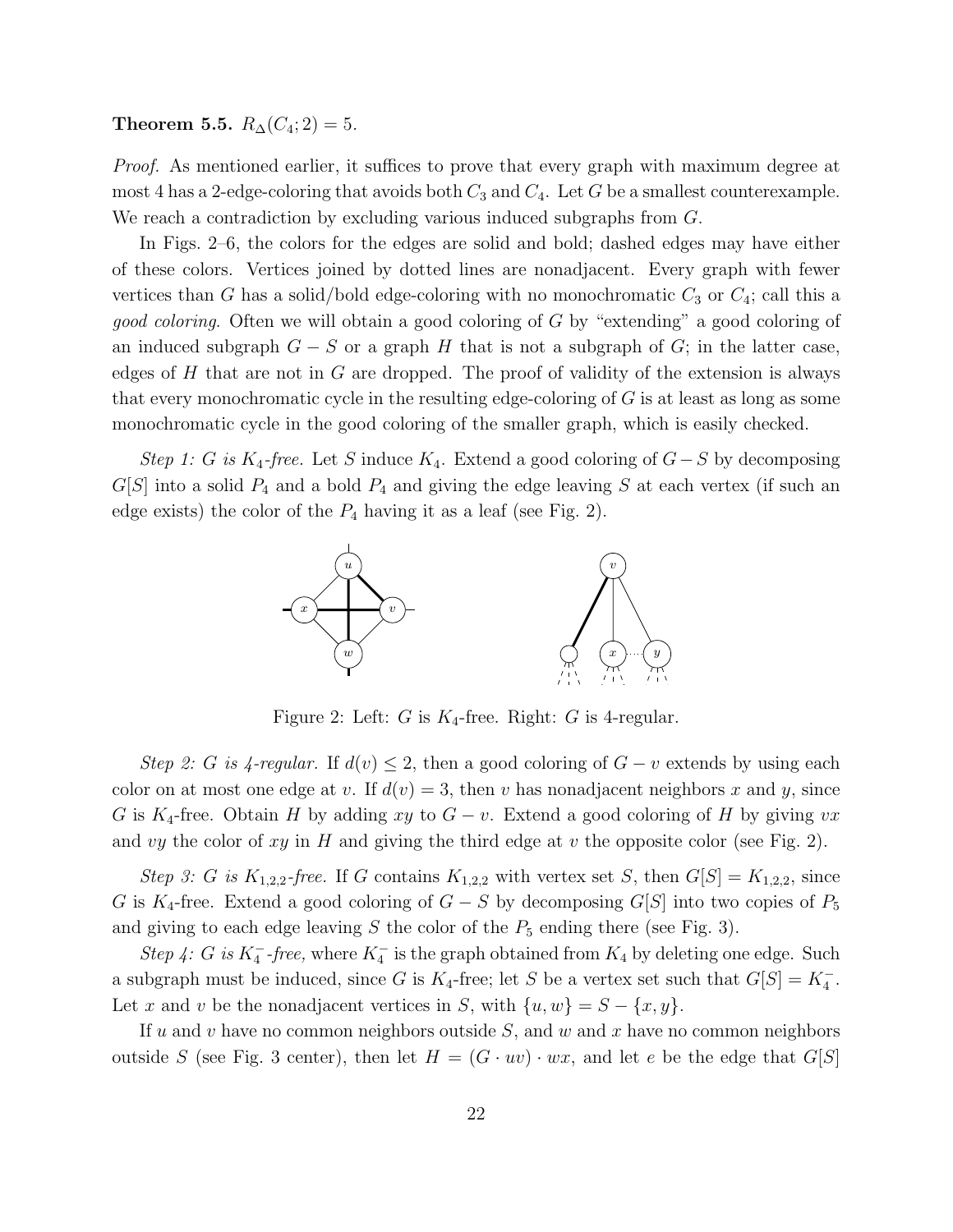

Figure 3: Left: G is  $K_{1,2,2}$ -free.  $\frac{1}{4}$ -free.

contracts into. Extend a good coloring of H by giving the path through  $x, u, w, v$  the same color as e and giving the edges uv and wx the opposite color.

If neither reduction of this type is available, then we may assume by symmetry (and maximum degree 4) that u and v have a common neighbor y, and v and w have a common neighbor z (see Fig. 3 right). Let  $S = \{u, v, w, x, y, z\}$ . The graph  $G[S]$  contains no additional edges, since G is  $K_{1,2,2}$ -free. Extend a good coloring of  $G - \{u, v, w\}$  by using one color on  $\{yu, uw, wx, vz\}$  and the opposite color on the rest. Note that each monochromatic path in  $G[S]$  joining two vertices of  $\{x,y,z\}$  has length at least 3.

*Step 5: G is*  $C_3$ -*free.* Suppose that  $G[S] = C_3$ , where  $S = \{w, x, y\}$ . Since *G* is  $K_4^-$ -free, no two vertices of S have another common neighbor. Let  $u$  and  $v$  be the neighbors of  $w$ outside S. We consider two cases, depending on whether  $uv \in E(G)$ .



Figure 4: G is triangle-free.

If  $uv \in E(G)$ , then let  $H = (G - w) \cdot xy$ . Extend a good coloring of H by giving xy the opposite color from uv (valid by the Contraction Lemma), then giving  $wx$  and  $wy$  the color of uv and wu and wv the color of xy (see Fig. 4 left). Monochromatic cycles through  $x, w, y$ are long enough for the usual reason; monochromatic cycles through  $u, w, v$  are long enough because u and v have no other common neighbor, since  $G$  is  $K_4^-$ -free.

If  $uv \notin E(G)$ , then let  $H = (G + uv - w) \cdot xy$ . Extend a good coloring of H by giving  $\{uw, wv, xy\}$  the same color as uv and giving wx and wy the opposite color (see Fig. 4 right). Again the Contraction Lemma allows us to color  $xy$  arbitrarily, and for cycles through the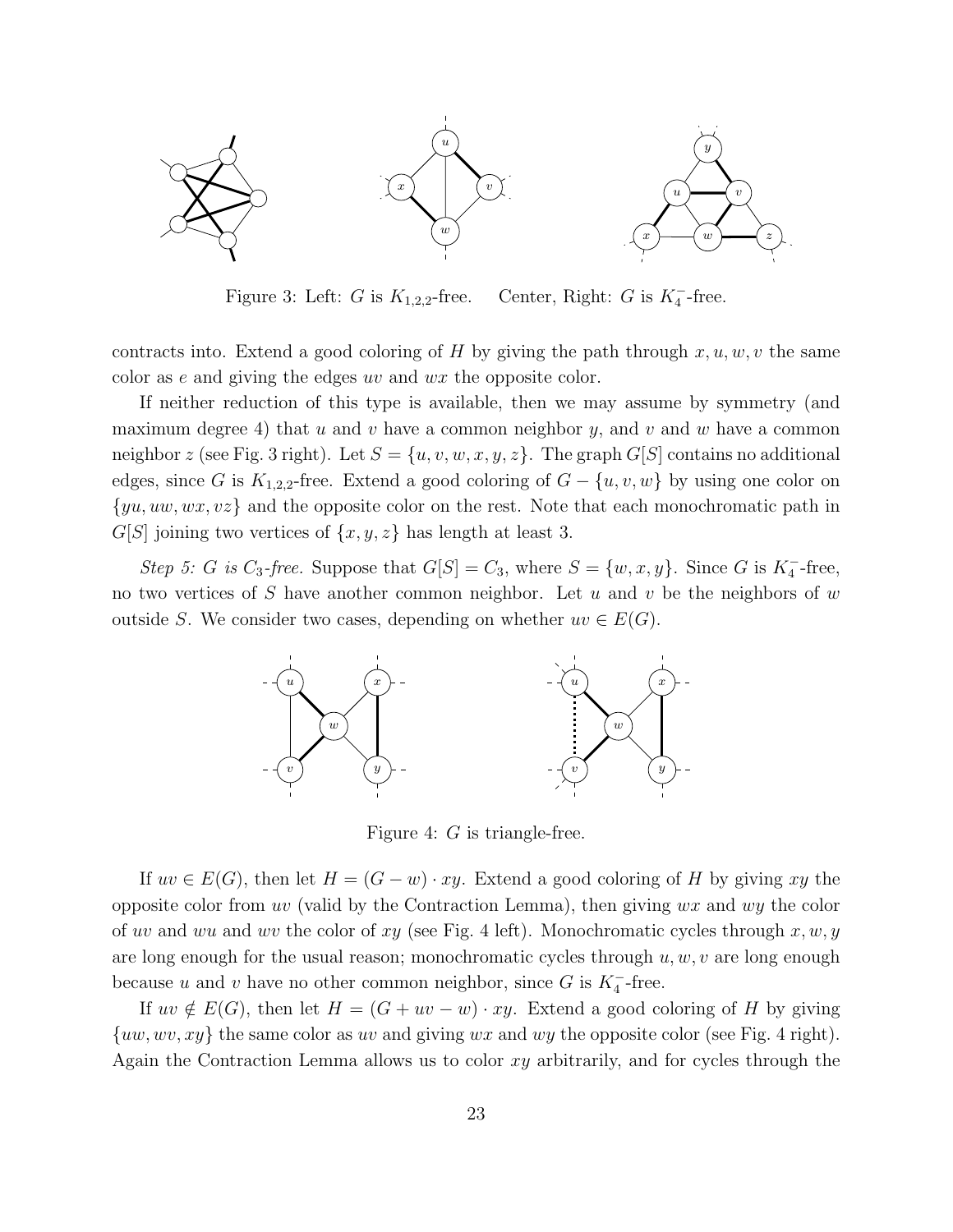other edges we have the usual reason.

*Step 6:* G *is*  $K_{2,3}$ -free. Suppose that  $G[S] = K_{2,3}$ ; let X and Y be the partite sets of  $G[S]$ , with  $X = \{x, y\}$  and  $Y = \{u, v, w\}$ . Since G is  $C_3$ -free, vertices of S having a common neighbor outside  $S$  must both lie in  $X$  or both in  $Y$ . We consider cases depending on whether two vertices of Y have a common neighbor outside S. Let  $xz$  and  $yz'$  be the edges leaving S from X; possibly  $z = z'$ .

If u and v have no common neighbor outside S, then let  $H = (G - X) \cdot wb$ , where a and b are the neighbors of w outside S. Extend a good coloring of H by giving  $\{ux, vx, yz', wb\}$ the same color as wa and giving the opposite color to the remaining edges incident to X (see Fig. 5a). The Contraction Lemma allows us to color wb as specified, and then all monochromatic cycles containing an edge incident to  $X$  must pass through  $u$  and  $v$ ; these are long enough because u and v have no common neighbor outside  $S$ . The possibility of  $z = z'$  is irrelevant in this case.



Figure 5: G is  $K_{2,3}$ -free.

Therefore, we may assume that every two vertices in  $Y$  have a common neighbor. Possibly some vertex outside S is adjacent to all of Y. If there are two such vertices z and  $z'$ , then let  $S' = S \cup \{z, z'\}$ ; now  $G[S'] = K_{4,3}$ . In this case, extend a good coloring of  $G - S'$  by decomposing  $G[S']$  into two copies of  $P_7$  and coloring the edges leaving  $S'$  with the color of the  $P_7$  whose endpoint they are adjacent to (see Fig. 5b). It does not matter whether the vertices in  $S' - Y$  have common neighbors outside  $S'$ .

If only one vertex outside S is adjacent to all of Y, call it z and let  $S' = S \cup \{z\}$ ; now  $G[S'] = K_{3,3}$  (see Fig. 5c). Each vertex of S' has one neighbor outside S'. Since G is now  $K_{4,3}$ -free, we may assume that no pair in Y except possibly  $\{u,w\}$  and no pair in  $\{x,y,z\}$ except possibly  $\{x, z\}$  has a common neighbor outside S'. Now extend a good coloring of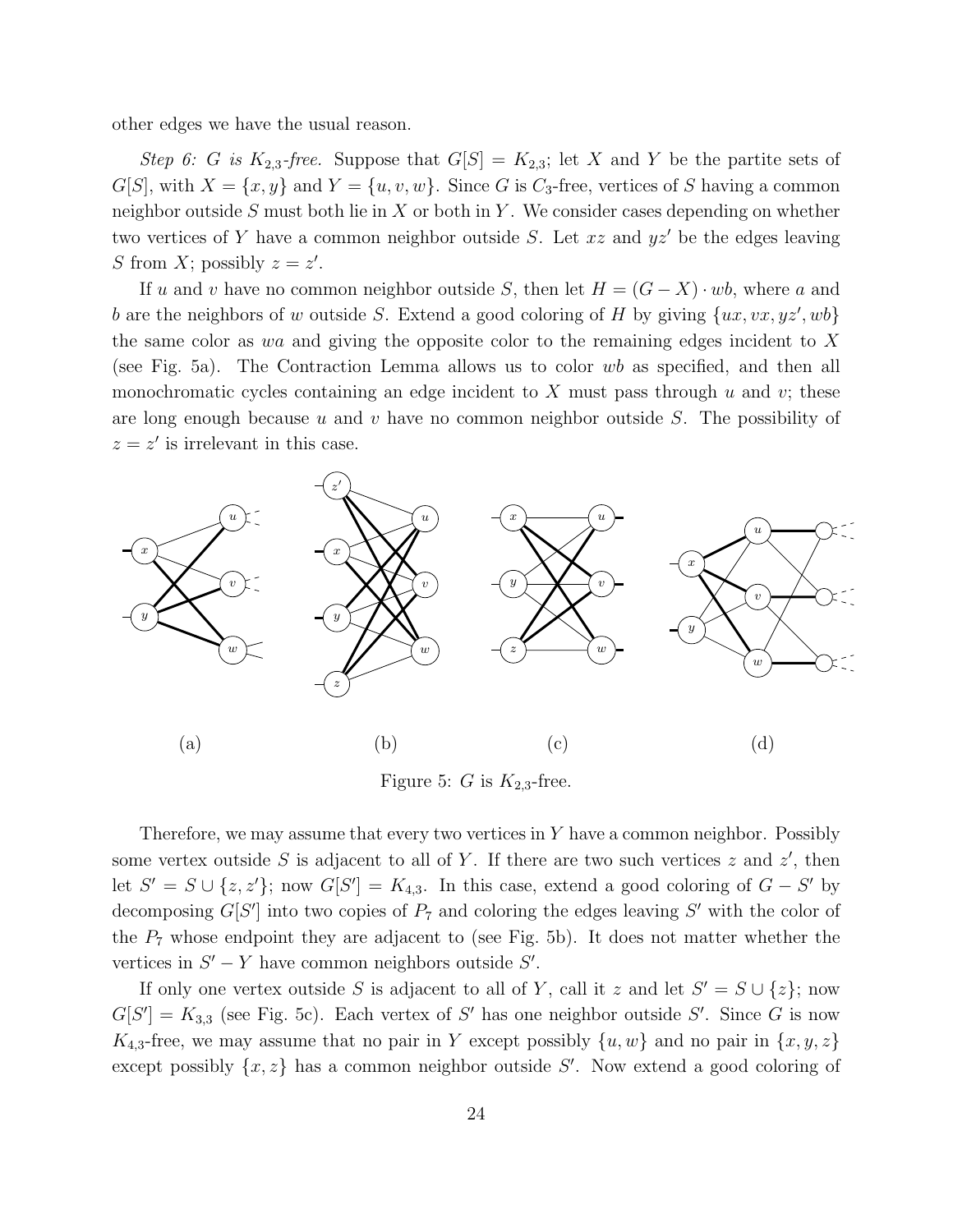$G - S'$  by making the edges leaving S' from Y and the path through  $u, z, v, x, w$  bold and making the edges leaving  $S'$  from  $\{x, y, z\}$  and the remaining edges of  $G[S']$  solid.

The final possibility is that each pair in  $Y$  has a common neighbor outside  $S$ , but no vertex outside S is adjacent to all of Y. Extend a good coloring of  $G - S$  by decomposing the set of edges incident to S into two copies of  $K_2+T$ , where T is the 7-vertex tree obtained by subdividing each edge of  $K_{1,3}$  (see Fig. 5d).

*Step 7:* G does not contain  $C_4$ . Since G is  $K_4$ -free and  $K_4^-$ -free, any 4-cycle is an induced subgraph. If  $G[S] = C_4$  for some S, let the vertices be  $u, v, w, x$  in cyclic order. Since G is  $C_3$ -free and  $K_{2,3}$ -free, no two vertices of S have a common neighbor outside S. Let v' and  $v''$  be the neighbors of v outside S, and let w' and w'' be the neighbors of w outside S.

Obtain H from  $G - \{v, w\}$  by adding the edges  $v'v''$  and  $w'w''$  and contracting the edge ux. Note that  $v'v''$ ,  $w'w'' \notin E(G)$ , since G is C<sub>3</sub>-free. By the Contraction Lemma, when extending a good coloring of  $H$  we may give ux whichever color we want. We give  $vv'$  and  $vv''$  the color of  $v'v''$ , and we give  $ww'$  and  $ww''$  the color of  $w'w''$ .

For the remaining edges, we consider two cases. If  $v'v''$  and  $w'w''$  have the same color in H, then give that color to ux and give the opposite color to the rest of  $G[S]$  (see Fig. 6 left). If  $v'v''$  and  $w'w''$  have opposite color in H, then give the color of  $v'v''$  to vw and xw, and give the color of  $w'w''$  to xu and vu (see Fig. 6 right). By the usual arguments, the resulting monochromatic cycles are long enough, using the fact that no two vertices of S have a common neighbor outside S.



Figure 6:  $G$  is  $C_4$ -free.

Since G has neither a  $C_3$  nor a  $C_4$ , every 2-edge-coloring avoids both.  $\Box$ 

#### References

[1] N. Alon, Bipartite subgraphs, *Combinatorica* 16 (1996), no. 3, 301–311.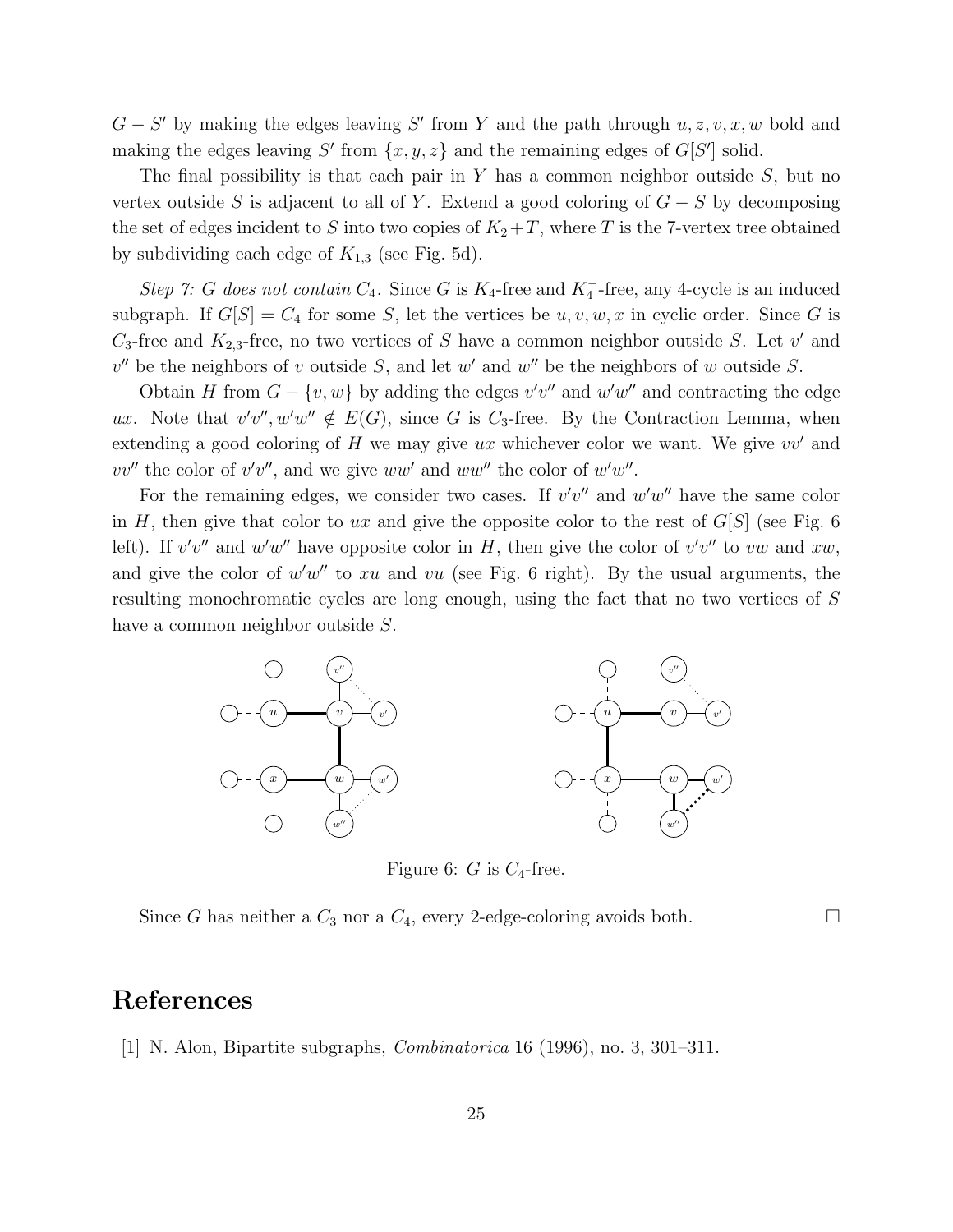- [2] N. Alon, G. Ding, B. Oporowski, and D. Vertigan, Partitioning into graphs with only small components, *J. Combin. Theory Ser. B* 87 (2003), no. 2, 231–243.
- [3] J. Beck, On size Ramsey number of paths, trees and cycles I, *J. Graph Theory* 7 (1983), 115–130.
- [4] J. Beck, On size Ramsey number of paths, trees and cycles II. *Mathematics of Ramsey Theory* (Springer), *Algorithms and Combin.* 5 (1990), 34–45.
- [5] R. L. Brooks, On colouring the nodes of a network, *Proc. Cambridge Philosophical Society, Math. Phys. Sci.* 37 (1941), 194197.
- [6] S. Burr, P. Erd˝os, and L. Lov´asz, On graphs of Ramsey type, *Ars Combinatoria* 1 (1976), 167–190.
- [7] L. W. Beineke and A. J. Schwenk, On a bipartite form of the Ramsey problem, *Congressus Numerantium* 15 (1975), 17–22.
- [8] B. Bollob´as, A. Saito, and N.C. Wormald, Regular factors of regular graphs, *J. Graph Theory* 9 (1985), 97–103.
- [9] W. A. Carnielli and E. L. Monte Carmello, On the Ramsey problem for multicolor bipartite graphs, *Advances in Applied Mathematics* 22 (1999), no. 1, 48–59.
- [10] J. Donadelli, P.E. Haxell, and Y. Kohayakawa, A note on the size-Ramsey number of long subdivisions of graphs, *RAIRO-Inf. Theor. Appl.* 39 (2005), 191–206.
- [11] Y. Egawa, M. Urabe, T. Fukuda, and S. Nagoya, A decomposition of complete bipartite graphs into edge-disjoint subgraphs with star components, *Discrete Math.* 58 (1986), 93–95.
- [12] P. Erdős, R.J. Faudree, C.C. Rousseau, and R.H. Schelp, The size Ramsey number, *Period. Math. Hungar.* 9 (1978), 145–161.
- [13] P. Erd˝os and H. Sachs, Regul¨are Graphen gegebener Taillenweite mit minimaler Knotenzahl. (German) *Wiss. Z. Martin-Luther-Univ. Halle-Wittenberg Math.-Natur. Reihe* 12 (1963), 251–257.
- [14] J. Folkman, Graphs with monochromatic complete subgraphs in every edge coloring. *SIAM J. Appl. Math.* 18 (1970), 19–24.
- [15] J. Friedman and N. Pippenger, Expanding graphs contain all small trees. *Combinatorica* 7 (1987), no. 1, 71–76.